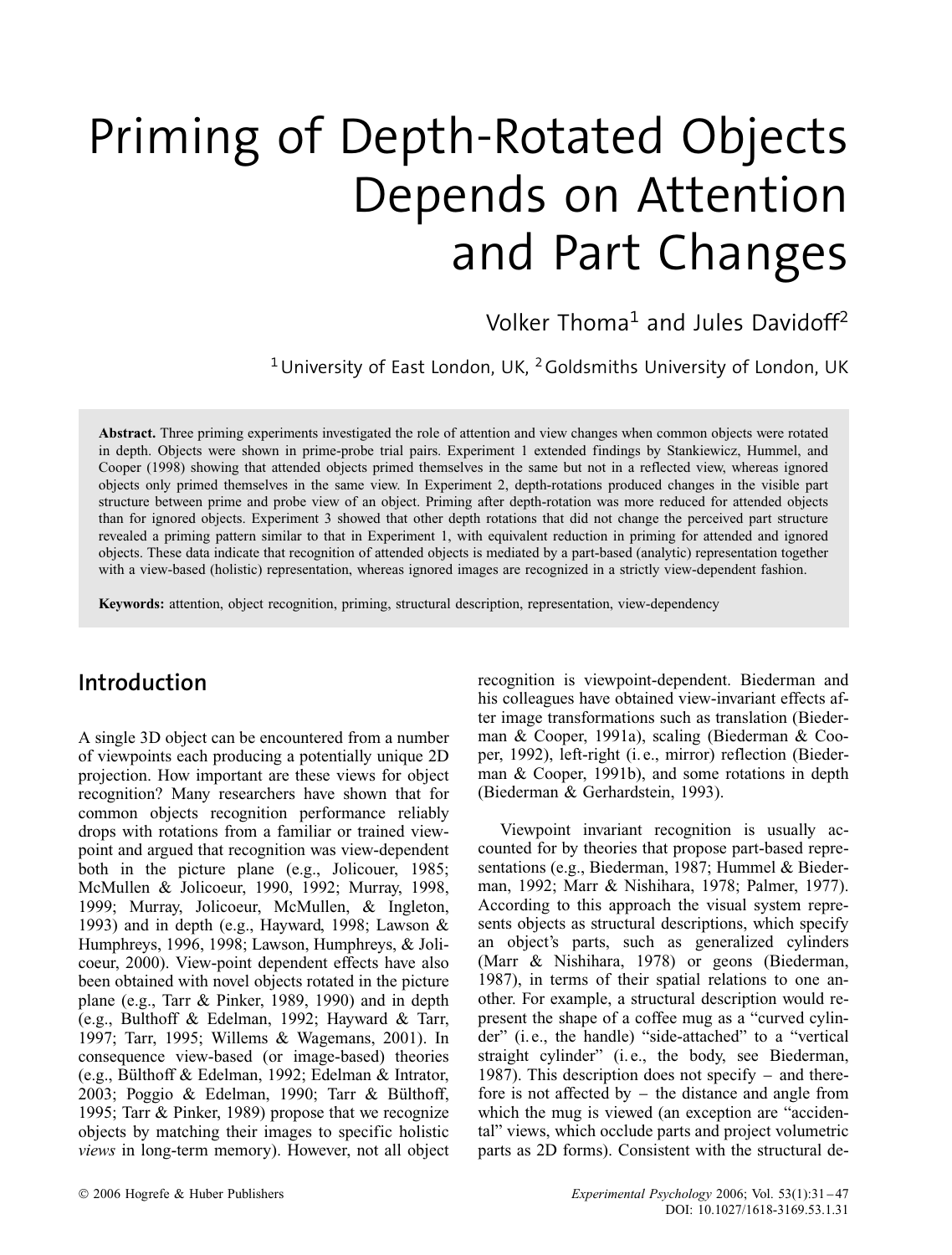scription account of shape perception, there is evidence that the visual system represents the relations among an object's parts both explicitly (Hummel & Stankiewicz, 1996; Palmer, 1978; Tversky & Hemenway, 1984) and independently of the parts themselves (Saiki & Hummel, 1998).

There are properties of object perception, however, that are inconsistent with the concept of structural representations. First, to construct structural descriptions, object recognition would require attention and time to bind parts and spatial relations (e.g., Hummel & Biederman, 1992). However, there is behavioral evidence (e.g., Intraub, 1981) as well as evidence from single-unit recording (e.g., Oram & Perrett, 1992) that indicate that object recognition can operate faster than structural representations would allow (see Hummel, 2001). Second, object recognition can occur without attention. For example, studies have demonstrated that ignored images prime a subsequent corresponding probe in both negative (e.g., Tipper, 1985; Treisman & DeSchepper, 1996) and positive priming paradigms (Thoma, Hummel, & Davidoff, 2004; Stankiewicz et al., 1998; Stankiewicz & Hummel, 2002).

Thus, there is evidence for properties indicating both view-based and structural representations but neither of them seems sufficient to explain human object recognition. Hummel and Stankiewicz (1996; Hummel, 2001) proposed a model in which objects are recognized on the basis of a hybrid representation of shape, consisting of a holistic (i. e., "view"-like) representation working in parallel with an analytic representation (i. e., a structural description). Unlike a structural description, the holistic representation does not specify an object's parts or their spatial relations independent of each other. Instead, object's parts are represented in terms of their topological positions in a 2-D coordinate system. This representation is sensitive to many variations in viewpoint (such as rotations in the picture plane and substantial rotations in depth) but it is invariant with some changes (such as location in the visual field and with scale). The holistic representation therefore permits rapid, automatic recognition of familiar objects in familiar views (because it does not require visual attention to bind parts and categorical spatial relations), but allows little generalization to novel views or to novel exemplars of known categories. The analytic representation, in contrast, codes an object's shape explicitly in terms of the categorical interrelations among its parts. This representation is largely robust to many variations in viewpoint (such as translation, changes in scale, left-right reflection and some rotations in depth) but it, too, is sensitive to rotations in the picture plane (if categorical spatial relations are changed, see Hummel & Biederman, 1992). Furthermore, it also allows generalization

across metric variations in object shape, generalization to novel views and to novel exemplars of known categories, reflecting the desirable properties of a structural description. However, it requires processing time and visual attention to represent parts and spatial relations independent of each other.

According to the hybrid holistic/analytic model, attending to an object's image activates (and therefore visually primes) both a structural description of the object's shape and a holistic (i. e., view-like) representation of its shape. Ignoring an image activates the holistic representation of its shape but not the structural description. The hybrid model therefore allows novel predictions for the relationship between visual attention and visual priming as a function of variations in viewpoint and other manipulations of an object's image. In general, it predicts that visual priming for attended images should reflect the properties of both representations, whereas priming for ignored images should reflect the properties of the holistic representation alone.

The predictions have been tested and confirmed by Stankiewicz et al. (1998) and Thoma et al. (2004). As predicted by the model attended images visually primed themselves, left-right reflected and configurally distorted (split into two displaced halves) versions of themselves, whereas ignored images visually primed only themselves but not their mirror reflections or distorted images. Moreover, the priming advantage for same view prime-probe pairs over leftright reflected or configurally distorted image pairs was equivalent in both attended and unattended conditions (about 50 ms) indicating two independent components. Taken together with previous studies these findings show that the hybrid model can account for a large number of properties in object recognition while providing novel predictions concerning the effects of viewpoint and attention. However, one area in which the model has not yet been tested is rotation in depth (i. e., about the y-axis). These rotations usually affect recognition performance and priming across views (for a review, see Lawson, 1999) but the underlying representations and processes are not clear. Biederman and Cooper (1991b) originally demonstrated the involvement of geons in object recognition by showing that deletion of geon-critical contours (e.g., vertices) have a more detrimental effect on recognition than equal amounts of other contour-deletions. In support of the structural description account, Biederman and Gerhardstein (1993) showed that substantial rotations around the z-axis did not significantly diminish priming for geon-based objects, except for rotations which revealed new geons or occluded previously seen parts. However, Tarr, Williams, Hayward, and Gauthier (1998) have demonstrated that even single geons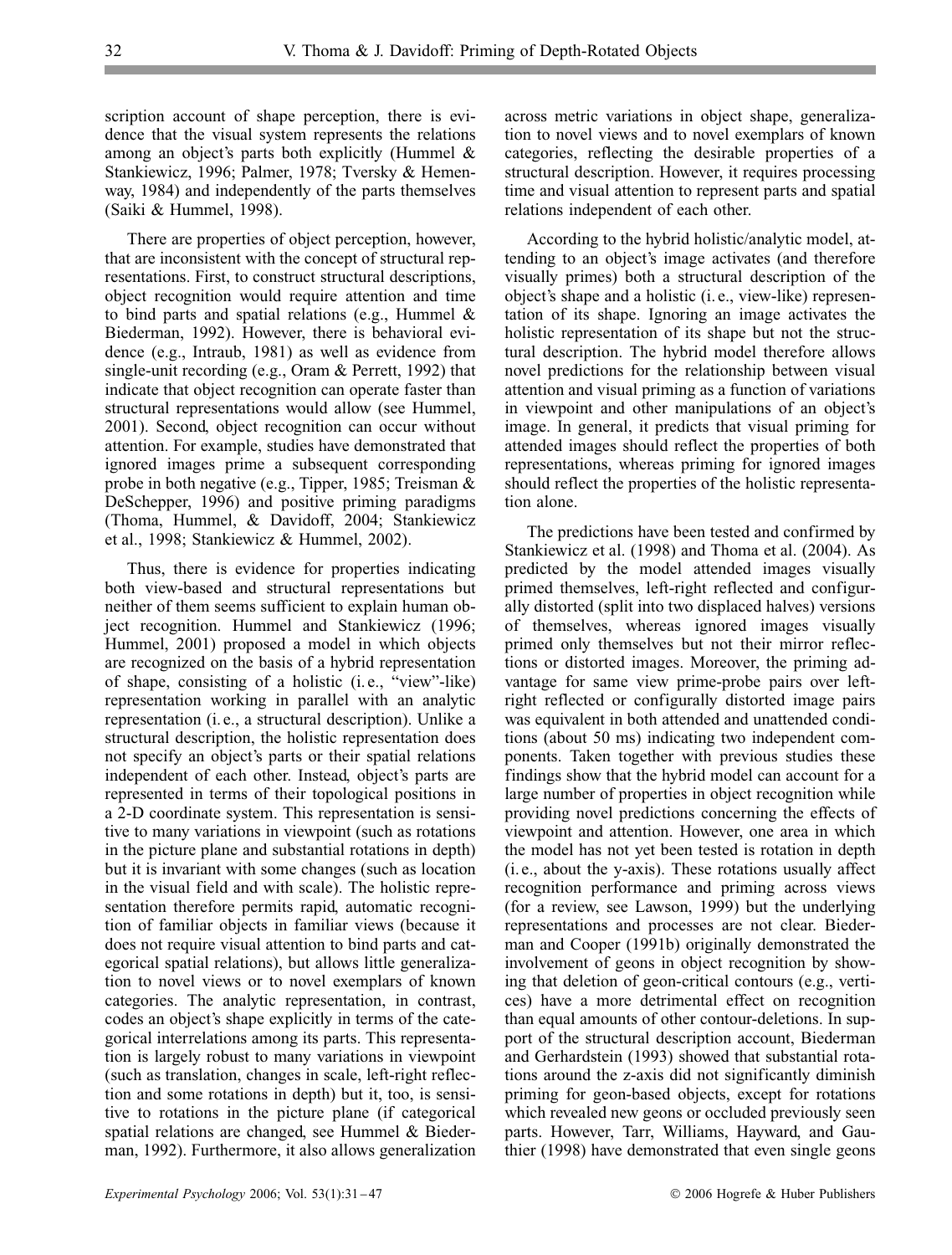(which are by definition represented in a view-independent fashion) incur performance costs after depth rotations in both naming and matching tasks (but see Biederman, 2000). Moreover, Lawson and Humphreys (1998) reported view-dependent priming effects even after depth rotations of only 10∞ (with a delay of several minutes between prime and probe display). Previously, Lawson and Humphreys (1996) have also shown that view-specificity was reduced with long (2,510 ms, vs. short: 585 ms) interstimulus intervals between prime and probe.

The hybrid theory of object recognition may offer an explanation for the qualitative and metric effects of depth-rotation without making any further assumptions. As with mirror-reflections (Stankiewicz et al., 1998), substantial depth-rotations should produce a view that is significantly different from the holistic representation of the original view. This should lead to a reduction in priming compared to seeing an object in exactly the same view. Therefore, unlike geon theory, the hybrid model would predict that any substantial change in depth orientation from prime to probe trial in a short-term priming (or sequential matching) paradigm should result in recognition costs; this is because the holistic representation will always be affected regardless of whether or not part changes occur. Thus, the model can potentially account for the results of studies that found recognition costs for matching depth-rotated objects (Hayward & Tarr, 1997; Lawson & Humphreys, 1996; Tarr et al., 1998). At the same time, the hybrid model would also predict additional reductions in priming for attended objects after depth-rotations if parts are revealed or occluded between depth-rotated views. According to the model, units representing parts (and their spatial relations) fire maximally on repeated presentation of an object when activated by the same visible parts but less so if parts are missing or new parts are visible. If the number (or type) of visible parts of an object is changed after depth-rotations, then there should be a larger reduction in priming between the attended conditions (reduction in analytic and holistic activation after depth-rotation) relative to the ignored conditions (reduction only in holistic activation after depth-rotation). In other words, for depth-rotations involving part changes the hybrid model would predict an interaction between attention and view. This study aims to explore whether the predictions derived from the hybrid model can account for priming patterns of attended and ignored objects that are presented in the identical view or rotated in depth between prime and probe view.

# **Experiment 1: Priming for Mirror Images**

The primary goal of this experiment was to replicate the findings of Stankiewicz et al. (1998) in which mirror images were found to prime their original version in the attended conditions, but not in ignored conditions. Mirror images can be considered as depth-rotations if the object has an axis of symmetry that can be aligned with the line of sight, which was the case for most of the objects in this experiment (48 out of 56). The basic procedure followed the paradigm of Stankiewicz et al. (1998). Briefly presented prime displays contained images of two objects, one to the left and one to the right of fixation. One object was precued with a square box in its location (attended prime), and the subject's task was to name the object that appeared within the cueing square; the other (uncued) prime object was to be ignored. Immediately following the prime objects a probe display presented a single image at fixation, which again had to be named.

A novel set of objects was used consisting of greylevel images which were produced by rendering computer generated 3D objects (see Figure 1). The resulting images were near photorealistic and allowed to investigate whether the findings of priming found for black-and-white line drawings as employed in previous experiments (Stankiewicz et al., 1998; Thoma et al., 2004) generalize to ecologically more plausible images. According to the predictions of the hybrid model (Hummel & Stankiewicz, 1996; Hummel, 2001) and the findings of Stankiewicz et al. (1998) attended images prime themselves and mirror-reflections, but ignored images only prime themselves, not their reflected versions. The effects of view and attention are predicted to be additive: The reduced priming component resulting from the view change should be equivalent for both attended and ignored images.

## **Method**

## **Participants**

Twenty-eight native English speakers with normal or corrected-to-normal vision participated for pay or for credit in introductory psychology courses at Goldsmiths College University of London.

## **Material**

Fifty-six common everyday objects were used (see Appendix). The objects were obtained from various open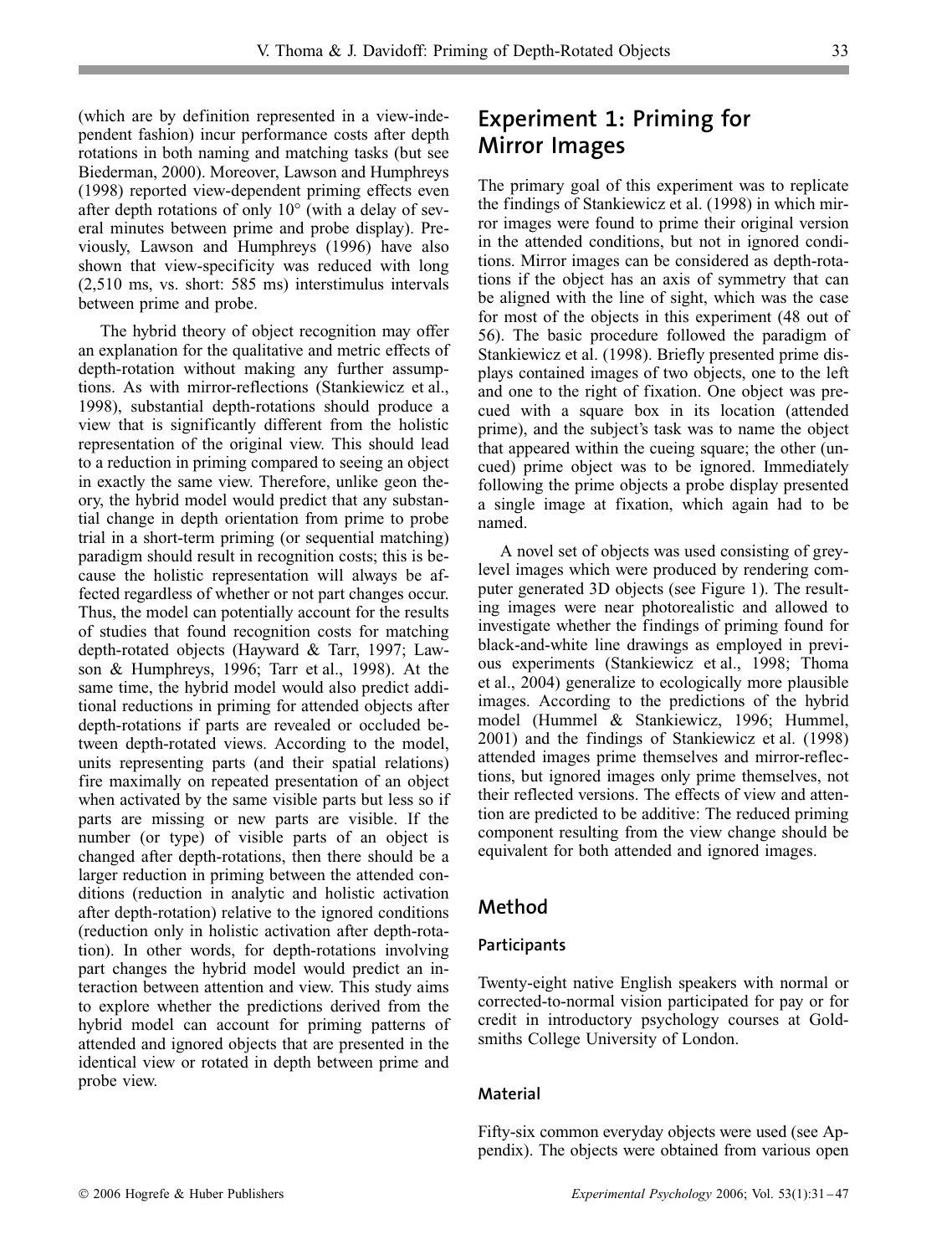sources on the internet in 3D Max (Autodesk) format. Each object was oriented in a standard 0∞ orientation, in which the main axis of elongation and/or the symmetry axis coincided with the line of sight. An object was then rotated slightly between 5∞ and 10∞ in azimuth to give it a more canonical view (Blanz, Tarr, & Bulthoff, 1999) as if the observer's vantage point was slightly elevated. Each object was then rotated  $30^{\circ}$ ,  $60^{\circ}$ , and  $90^{\circ}$  in depth from the standard view. All objects were rendered in 3D Max Studio (R3) using a  $25^{\circ}$  field of view, which gave an impression of perspective without drastically changing the perceived relative size of objects' parts. The objects were surface rendered with overhead lighting but without cast shadows. The size of the images was then standardized. In Experiment 1, objects were only shown in the 60<sup>°</sup> viewpoint and their mirror reflection (see Figure 1) which was equivalent to a 120 $\degree$  rotation in depth.

The objects were counterbalanced across participants by placing each object in one of fourteen clusters of four objects. Each object from one cluster served as prime or probe object (or both in non-baseline conditions) in one of six conditions (attendedsame, attended-rotated, ignored-same, ignored-rotated, unprimed-same view and unprimed-rotated view). Thus, an object appeared in only one trial-pair for a given participant, and all objects appeared equally often in each condition as a probe, an ignored prime or an attended prime.

#### **Procedure**

The ordering of the trials and the pairing of attended and ignored objects on prime trials were randomized for each participant. After reading and paraphrasing the instructions, the participant read the names of the objects on the screen and then received 12 practice trials. Each experimental trial began with an unfilled circle (subtending 0.032∞ of visual angle) in the centre of the screen that was removed by the participant's key-press and was replaced with a fixation cross for 495 ms. Participants then saw a white screen briefly for 30 ms followed by an attentional cuing square  $(4.57° \times 4.57°)$  either to the left or right of the fixation cross at a distance of 4.0∞. After 75 ms, images of two different objects were displayed simultaneously on the computer screen for 120 ms; one object was inside the square (the attended image) and the second (ignored) object on the other side of the fixation cross (see Figure 2). Both images were centered  $4.0^{\circ}$  from the fixation cross. The entire prime display lasted less than 200 ms, a duration that is too short to allow a saccade to either object. After the images disappeared, a 30 ms blank screen was shown followed by a random-line pattern mask displayed for 495 ms covering the entire screen (15.6° of visual angle). Participants named the cued (attended) object as quickly and as accurately as possible. Latencies were recorded by the computer through a voice key attached to a microphone.

After the mask, a blank screen was displayed for 1,995 ms followed by a fixation cross  $(0.032^{\circ})$  displayed for 495 ms. Following a 30-ms blank screen, the probe image was shown in the centre of the screen for 150 ms. In total, 3,015 ms elapsed between the end of the prime display and the beginning of the probe display (495 ms for the prime mask, 1,995 ms for the blank screen, 495 ms for the probe fixation dot and 30 ms blank). Following the probe display, a single pattern mask (4.57∞) was shown in the centre of the screen for 495 ms. The probe object was either identical to the attended object (attended conditions), the ignored object (ignored conditions), or it was a third object not seen previously in the experiment (unprimed baseline condition). Half of the probe images were shown in the view identical to the corresponding prime object and half in the depth-rotated view. The participant's task was to name the probe as quickly and as accurately as possible, after which a display with the names of the attended prime and the probe along with the probe response time appeared. At the end of each trial, the experimenter recorded the participant's accuracy on the prime and probe displays, and all voice key errors. The participant then could initiate the next trial with a key press.

> A departure from Stankiewicz et al. (1998) was that immediately after the last trial participants were asked if they had been able to identify the to-be-ignored object and if so whether they could name it. This was done to establish whether the participants were following the instructions or if they were paying attention to the ignored (uncued) objects.

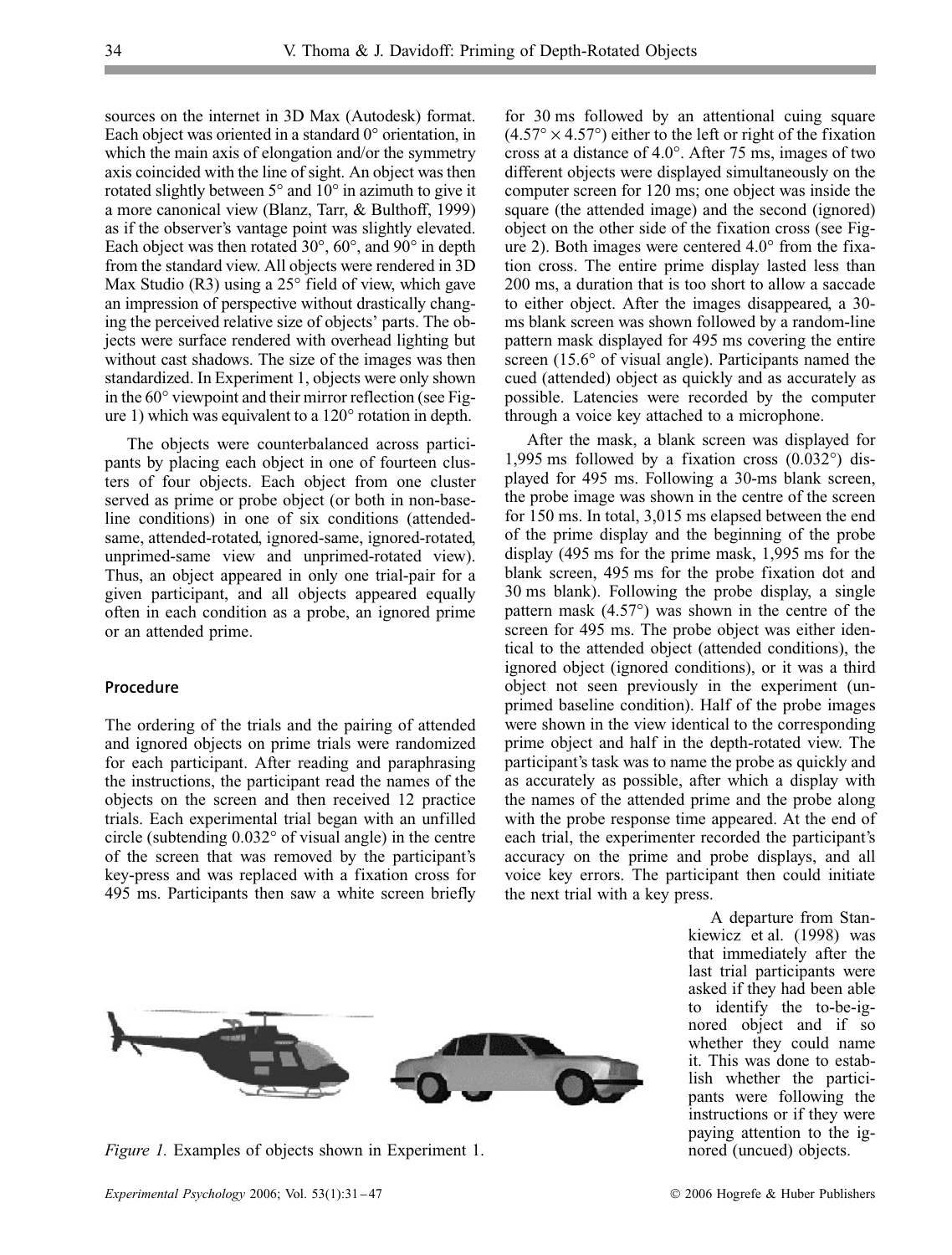

*Figure 2.* Sequence of displays in Experiments  $1-3$ .

## **Results**

Trials on which either the prime or probe responses were incorrect were excluded from the analysis of latencies (18.6%) as were voice key errors (6.1%). For all conditions, priming was calculated as the difference between each participant's mean latency in the unprimed (baseline) condition and the participant's mean latency in each of the other probe conditions (see Figure 3).

A 2 (Attention: attended vs. ignored)  $\times$  2 (View: same view vs. reflected view) within-subjects ANOVA was performed on priming latencies. The analysis revealed a reliable main effect of attention,  $F(1, 27)$  = 42.92,  $p < .001$  and a main effect of rotation,  $F(1, 27) = 4.77, p < .05$ . The interaction between attention and rotation was not reliable,  $F(1, 27) < 1$  (see Figure 3). A Friedman ANOVA on probe errors revealed no significant effect, Chi Sqr.  $(3) = 2.56$ ,  $p > .46$ .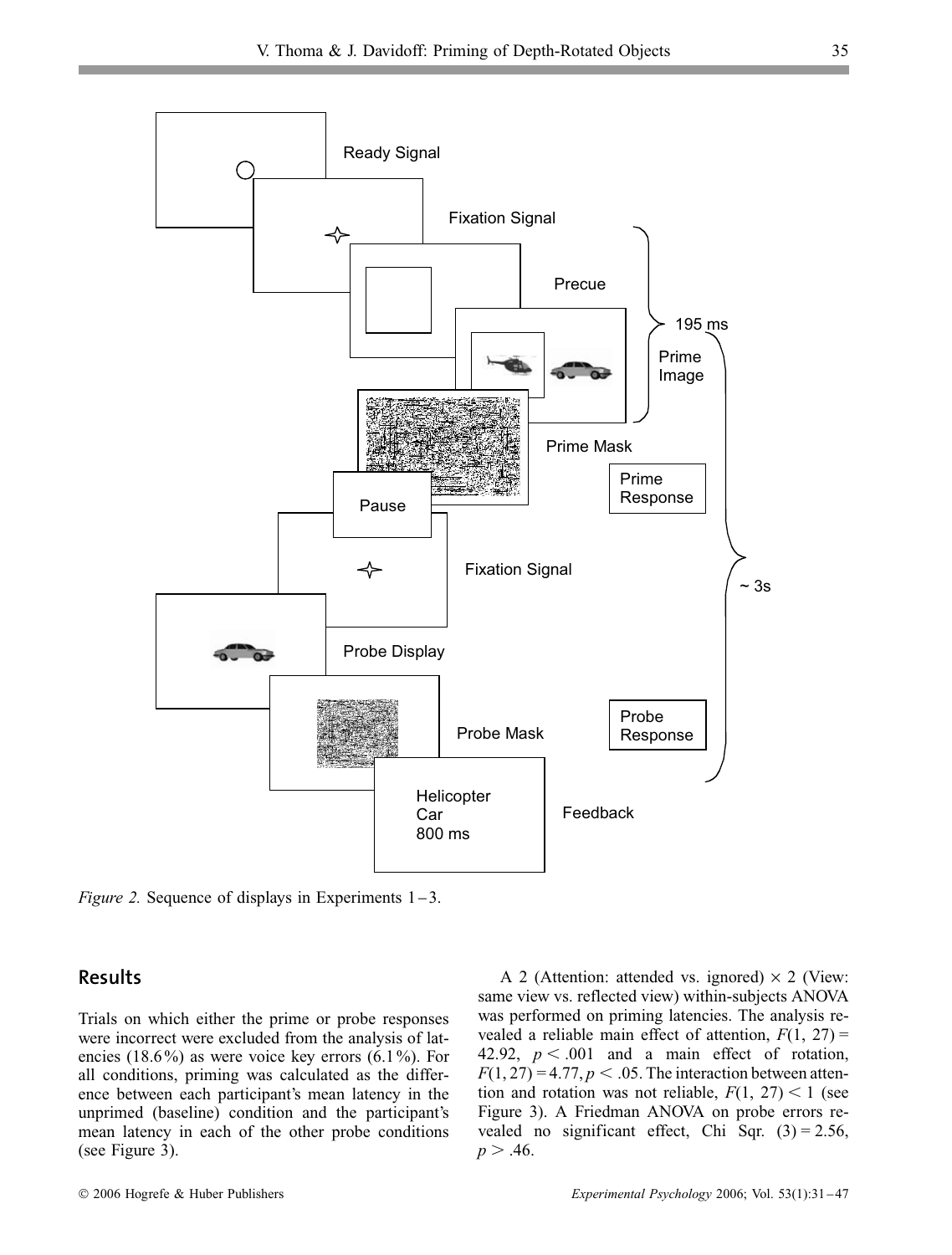|          | Attended |           | Ignored |           | Unprimed |           |
|----------|----------|-----------|---------|-----------|----------|-----------|
| Variable | Same     | Reflected | Same    | Reflected | Same     | Reflected |
| RT       | 630      | 671       | 769     | 814       | 835      | 799       |
| SE       | 20       | 23        | 23      | 22        | 32       | 30        |
| % errors |          |           | 10      |           |          | 4         |

*Table 1.* Mean response times (RT, in ms), standard errors, and percentage errors for probe objects Experiment 1.



*Figure 3.* Priming means in ms and standard errors for Experiment 1 as a function of whether the object was attended or ignored in the prime display and whether the probe objects were presented in the same orientation or in a mirror-reflected view  $(n = 28)$ .

Matched pairs t tests showed priming reliably greater than zero in the attended-same,  $t(27) = 7.93$ ,  $p < .001$ ; attended-reflected condition,  $t(27) = 5.37$ ,  $p < .001$ ; and ignored-same condition,  $t(27) = 2.41$ ,  $p < .05$ , but not in the ignored-reflected condition,  $t(27) < 1$ ,  $p > .05$ . Thus, attended images in the prime display primed the probe image in both the same and the reflected view but ignored images primed the probe object only when it was presented in the same view.

An additional ANOVA on priming RTs was performed excluding the 8 objects that were not strictly symmetrical and consequently whose mirror-reflected views were not equivalent to a 120∞ depth-rotation (e.g., boot, desk, etc.). As with the complete set, there was a reliable main effect of attention,  $F(1, 27) = 31.02$ ,  $p < .001$  and a main effect of rotation,  $F(1, 27) = 4.37$ ,  $p < .05$ , but no reliable interaction,  $F(1, 27) < 1$ .

The last trial was immediately followed by the question of whether the participant had recognized the ignored object in the prime display. Twenty-six observers responded with "no"; two responded with "yes", but could not name the object correctly.

## **Discussion**

Experiment 1 replicated the results of Stankiewicz et al. (1998) that attended objects prime both themselves and their reflected versions, whereas ignored objects only prime themselves but not their mirror versions. The effects of attention and viewpoint were additive, meaning that the advantage for same versus reflected images was equivalent in both the attended and ignored conditions. These results are in line with other studies finding visual priming for ignored ob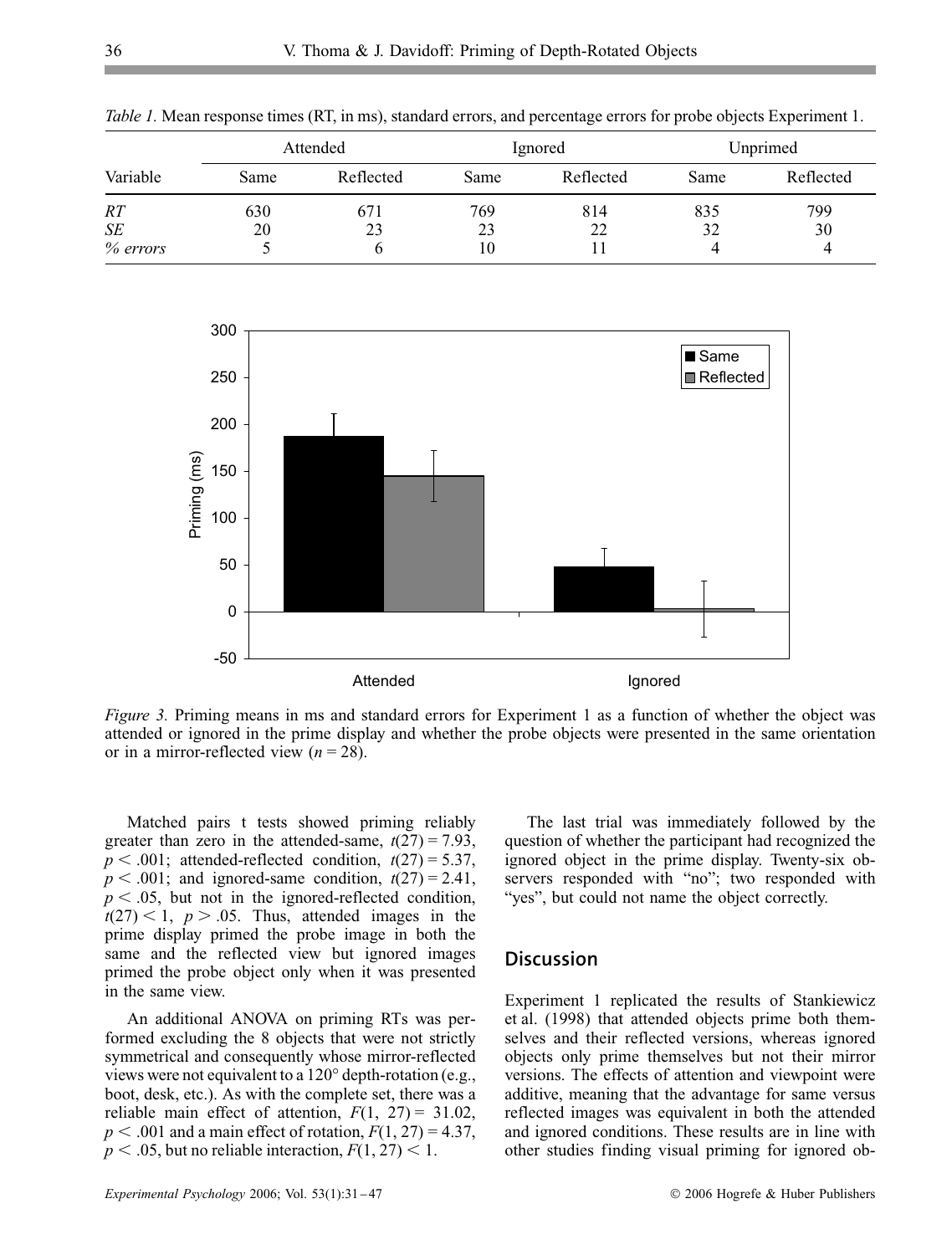jects (Stankiewicz & Hummel, 2002; Thoma et al., 2004; Tipper, 1985) and showing an advantage for same views over mirror images (Lawson & Humphreys, 1996; Stankiewicz et al., 1998).

The results obtained with this stimulus set are remarkable because they almost exactly replicate the findings of Stankiewizc et al. (1998) which were obtained with line drawings. Thus, grey-shaded images of computer-generated common objects and line drawings by an artist (Snodgrass & Vanderwart, 1980) yield the same priming effects, implying the possible involvement of edge-based representations (encoding parts derived from vertices and contours, e.g., geons) in object recognition. Edge-based approaches (Hummel & Biederman, 1992; Lowe, 1987), have been criticized (Sanocki, Bowyer, Heath, & Sarkar, 1998) because in many studies or simulations their proponents mainly use line-drawings that contain no ambiguous contours or edges (e.g., resulting from shading and highlights) as compared to real objects (or photographs). Although Experiment 1 is not a direct test of whether the more realistic computer-generated grey-level images and the idealized line-drawings are treated equally by the visual system, the findings demonstrate that the priming patterns found in previous experiments are not limited to the use of line drawings.

There is an alternative explanation of the additive priming effects, which is that there is no qualitative difference between priming for attended and ignored items but that unattended items simply show less priming than attended ones, which is further reduced to baseline after a view-change. However, not all experiments of this type produce the additive pattern and so the alternative interpretation is challenged by recent studies. In two experiments Stankiewicz and Hummel (2002) showed that priming for ignored images is invariant with view changes such as translation and scale. Thus, ignored stimuli can allow priming after some changes. At the same time ignored stimuli do not always prime even their own identical images – providing further evidence against the alternative interpretation. Thoma et al. (2004; Experiment 3) found that while attended split objects primed their identical split image as much as attended intact images primed themselves, ignored split images did not prime themselves (intact images did prime themselves). This result is in line with the hybrid model as a split object has no stored holistic representation unless it was previously attended and encoded (for more details on the locus of priming see Thoma et al, 2004). Thus, the alternative hypothesis of additive priming pattern (attended-primes-more and same-imageprimes-more) has been refuted in three published experiments. Further (though more indirect) evidence of two qualitatively different object representations comes from another variation of the priming paradigm gauging the involvement of semantic and visual priming components.

In the present experiments, recognition and naming were confounded in the attended conditions because participants had to name the cued (attended) object as well as the following probe object. Thus, not all the priming in the attended condition is visual  $-$  the observed priming will contain a semantic or name component, as well as a component for visual priming but it is likely that the visual priming component is the larger (Bruce, Carson, Burton, & Ellis, 2000). Previous studies (e.g., Biederman & Cooper, 1991b) estimated visual priming by substituting the image in the identical conditions (e.g., "grand piano") with a different object (e.g., "upright piano") that had the same basic-level name ("piano"). These "same-name-different-exemplars" produced no priming in the ignored condition, and significantly less priming than reflected (Stankiewicz et al., 1998) or split (Thoma et al., 2004) images in the attended-changed conditions. In both studies subtracting the priming for different exemplars from mirror-reflected (or split) objects of the same shape produced a conservative estimate of a visual priming component of about 80 ms, reflecting the visual priming derived from an analytic representation. As Experiment 1 replicates both the priming pattern of Stankiewicz at al. (1998, Experiment 1) and Thoma et al. (2004, Experiment 1), it is reasonable to assume that the priming found in the attended conditions in the current experiment contained a significant and large visual component (note that absolute priming levels were also almost identical across these studies).

# **Experiment 2: Priming for Depth-Rotated Objects with Part Changes**

In previous studies (and in Experiment 1) the hybrid model was tested by manipulating only the holistic properties of an image: Reflecting or splitting an image was predicted to affect only the holistic component; the analytic component should not be affected because the same parts were visible between prime and probe displays. Within the hybrid model, the differences in priming between the same and the mirror views reflect the missing priming component from the holistic representation after view changes. In consequence, Experiment 1 showed that the effects of viewpoint and attention are additive.

In contrast to mirror reflections, rotations in depth between study and test can affect the analytic repre-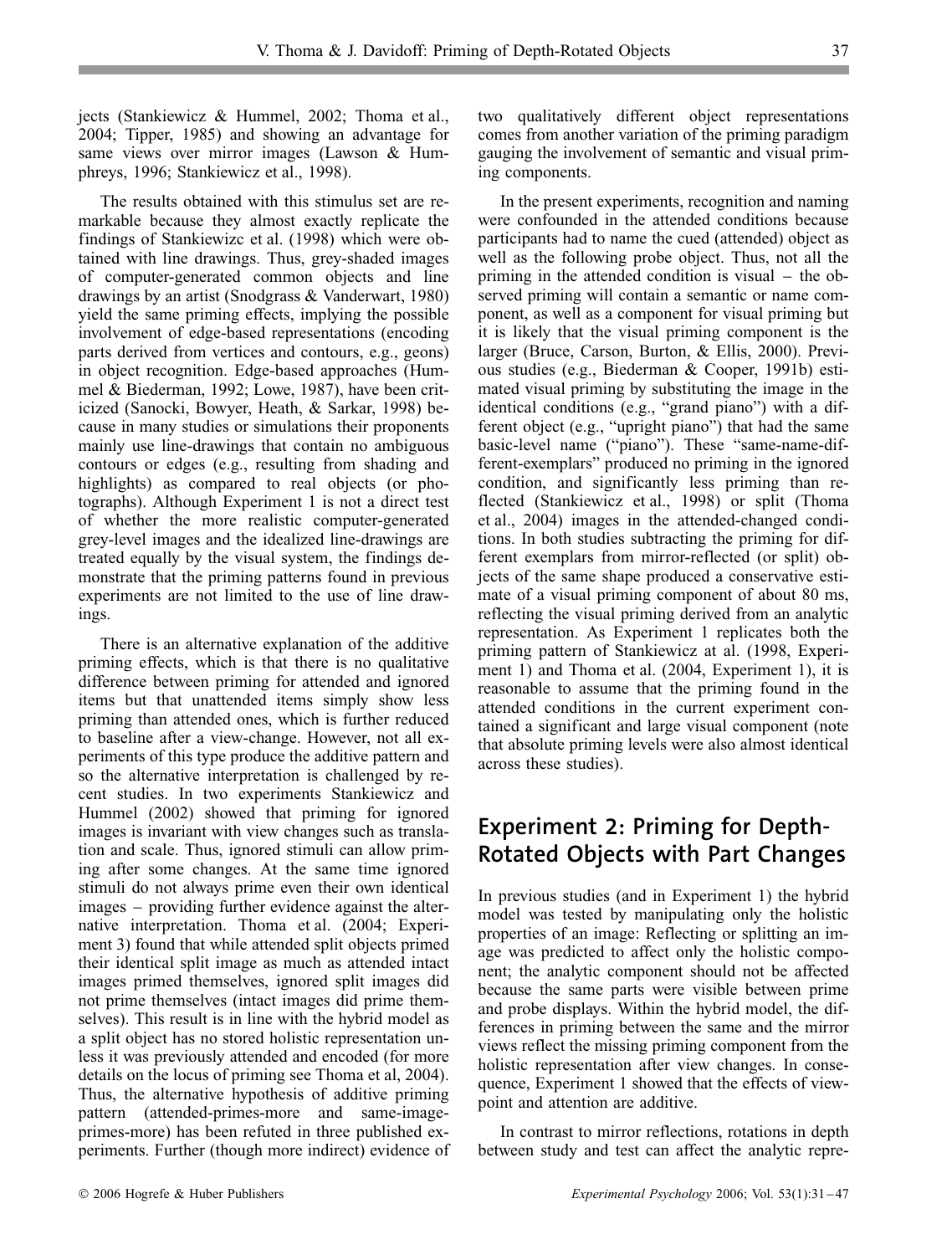sentation because visible parts may be occluded or new parts may be revealed (Biederman & Gerhardstein, 1993). Depth-rotations different from those in Experiment 1 should therefore provide an opportunity to further test the theory that two representations work in parallel because depth rotation may affect both representational components (analytic and holistic) instead of just one (holistic). The aim of Experiment 2 is to test whether depth-rotation involving part changes affects priming for attended objects (analytic plus holistic representation) more than for ignored objects (holistic representation only). The logic of the experiment is in three parts: First, according to the hybrid model, all viewpoint changes (except translation and scaling) should affect the holistic component. Second, because the holistic representation works with and without attention, changes in viewpoint by depthrotations should equally decrease the amount of priming in both attended and ignored conditions compared to priming in the identical viewpoint. Third, depthrotations that affect the perceived part structure of an object should additionally reduce the amount of priming for attended images (because only then the analytic representation will be affected), but not for ignored images. In summary, if a part-based representation is involved for attended images but not for ignored ones, object rotations involving part changes should affect priming for attended images (holistic and analytic change) more than for ignored images (holistic change only).

In Experiment 2, objects were rotated in depth to produce an altered part-structure between views. However, the degree of part change is not always systematically related to the degree of angular rotation for both natural (Lawson, 1999) and novel objects (Willems & Wagemans, 2001). For example, Figure 4 shows a camel in three different views rotated in depth. Although in 4b the camel is shown rotated further away from view 4a than from view 4c, it shares more visible parts with view 4a, because two of the legs are hidden in view c, while at the same time we can now see a "new" part  $-$  the tail. In 4c the camel is shown in an accidental view (Biederman, 1987; Blanz et al., 1999): It is a complete side view that occludes parts of an object or makes the extraction of parts more difficult. The criterion for an accidental view is that small changes in orientation produce considerable changes in the part structure (Biederman & Gerhardstein, 1993). This applies to complete side views because slight rotations would reveal new parts or new contours and surfaces of parts.

To achieve a qualitative change in view orientation, objects in Experiment 2 were depicted in two views. One was a complete side view (or "planar" view, Blanz et al., 1999) that would be primed by a more conventional (depth-rotated view) or vice versa. Srinivas (1995) used a similar logic to create "part-occluded" objects. The effect of part-change was investigated in a pilot study.

## **Method**

#### **Participants**

Twenty-eight native English speakers with normal or corrected-to-normal vision participated for credit in introductory psychology courses at Goldsmiths College University of London.

#### **Materials**

A pilot study was conducted to test whether the pairs of  $+30^{\circ}$  and  $+90$  views (Figure 4b and 4c) produced perceived part changes. To assess if these two views of objects differ qualitatively from each other in their



*Figure 4.* Three views of an example object as used in the pilot study for Experiment 2. View b (termed +30°) is rotated further away – with an angular separation  $90^{\circ}$  – from view a (termed –60°) than from view c (termed +90°) – with an angular separation of 60°, but view b shares more visible parts with view a, because two of the legs are hidden in view c, but the tail is now visible.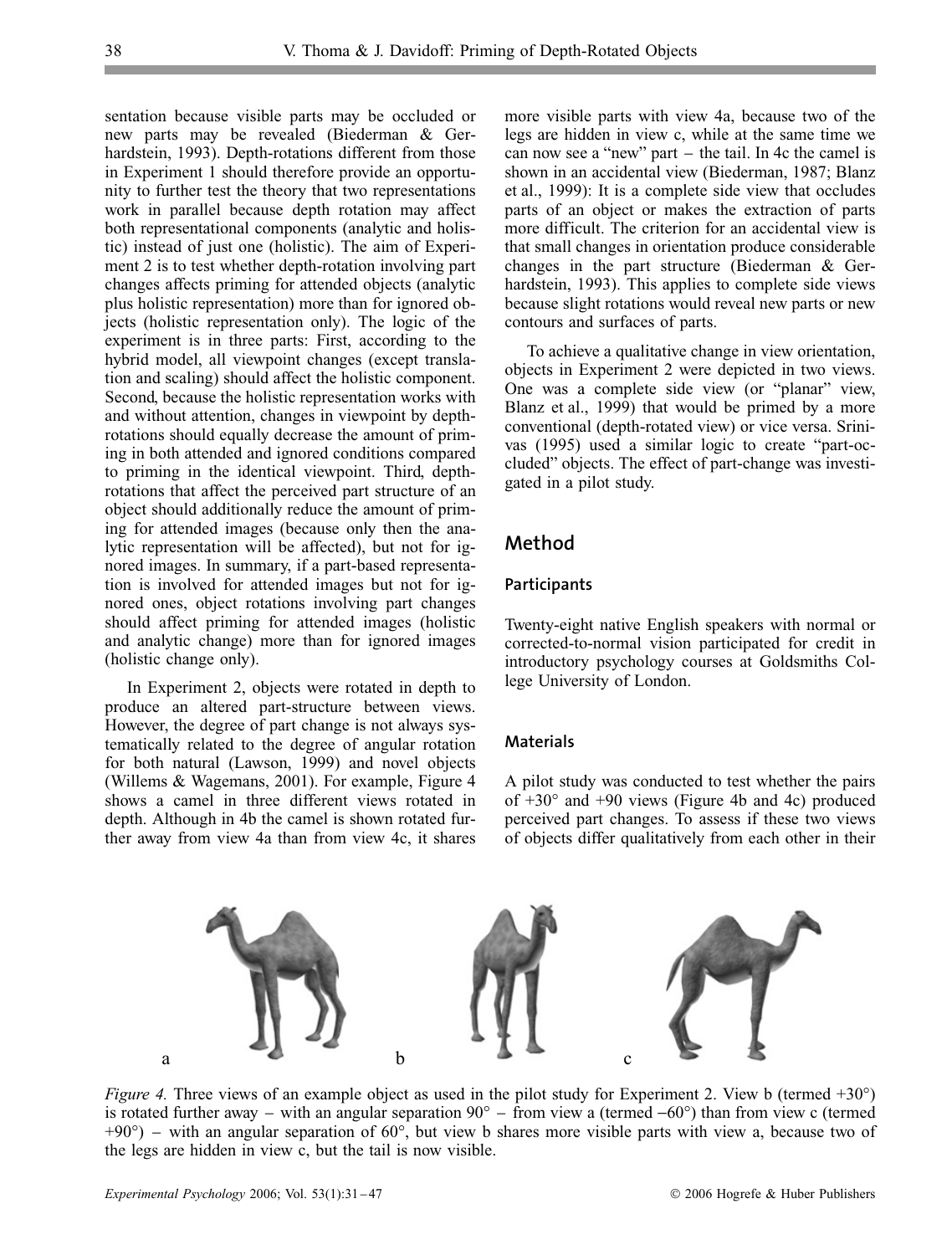part structure compared to other pairs of depth-rotated views a rating study was conducted. Seven independent observers from the Goldsmiths College student community were shown 87 objects in two pairs of views each on a computer screen. Three views were constructed by rotating an object  $-60^\circ$ ,  $+30^\circ$ , and +90∞ (views a, b, c in Figure 4) from a standard frontal view where the axis of elongation or the symmetry axis of the object coincides with the viewing direction of the observer (line of sight). The participants had to compare 2 view-pairs of an object. They saw an object in the  $-60^\circ$  versus the  $+30^\circ$  view in one trial as well as in the  $+30^{\circ}$  versus the  $+90^{\circ}$  view in another trial. The task of the observers was to indicate whether crucial parts of an object were visible only in one of the two views (by pressing the "P" key for "part change") or whether the two views basically depicted the same parts (by pressing the "S" key for "same "part structure"). To provide the participants with a scale of what is meant by a part they were introduced to the concept of parts and corresponding objects by using Biederman's (1987) illustration of geons and geon-based objects. The order of trial (view-pair) presentation was completely randomized. Participants had as long as they wished to press the "P" key if they thought there was a part change or the "S" key if the same parts were visible in both views.

For the subset of the objects used in Experiment 1, two one-way ANOVAs on the factor View-pair were performed, first with objects and then participants as random factor. The factor levels were the two types of view-pairs separated by depth-rotation ( $-60^{\circ}$  and  $+30^{\circ}$ ) vs.  $+30^{\circ}$  and  $+90^{\circ}$ ) with the number of "P" (i.e., part change) responses as dependent variable. An ANOVA with participants as random factor revealed a main effect of type of View,  $F(1, 6) = 26.35, p < .01$ , as did the ANOVA over items,  $F(1, 86) = 49.07$ ,  $p < .001$ . Thus, objects shown in the  $+30^{\circ}$  and  $+90^{\circ}$  view pair were perceived to exhibit more part changes (mean 4.11, SE .29) across the two views than when shown in the  $-60^\circ$  and  $+30^\circ$  view pair (mean 1.91, SE .26).

The priming experiment used the same 56 objects as in Experiment 1. Prime objects were depicted in two different views counterbalanced across two participant groups: Objects in group 1 were shown in an orientation rotated  $+90^{\circ}$  off the line of sight in prime displays, and then shown in the same view or rotated  $+30^{\circ}$  off the line of sight in probe displays, and vice versa for group 2. As in Experiment 1, the objects were counterbalanced across participants so that each object would serve in each condition equally often. The general set-up of the experiment was the same as in Experiment 1.

#### **Procedure**

The procedure was the same as in Experiment 1, except that participants were not asked whether they recognized the ignored image in the last trial. There were six priming conditions (attended-same, attended-rotated, ignored-same, ignored-rotated, unprimed-same view and unprimed-rotated view) in which each of the objects appeared equally often.

## **Results**

In Figure 5 the priming results of Experiment 2 are given as savings in response times relative to the baseline (unprimed) condition. Trials on which either the prime or the probe responses were incorrect were excluded from the statistical analysis of latencies  $(20.2\%)$ , as were voice key errors  $(4.1\%)$ . The baseline latencies for each of the two probe views were 866 ms (*SE* 38.5) for the 30∞ probe view and 857 ms (*SE* 27.7) for the 90∞ probe view (collapsed over groups).

For all conditions, priming was calculated as the difference between each participant's mean response time in the relevant baseline (unprimed) condition and the participant's mean response times in each of the corresponding priming conditions. A 2 (Group: prime view 30 $\degree$  vs. 90 $\degree$ ) × 2 (Attention: attended vs. ignored)  $\times$  2 (View: same vs. rotated) mixed analysis of variance (ANOVA) revealed no reliable effect of group (i. e., the two orientations primed their corresponding probe equivalently),  $F(1, 26) < 1$ , a reliable main effect of attention,  $F(1, 26) = 47.15$ ,  $p < .001$ , and view,  $F(1, 26) = 8.37, p < .001$ . The only significant interaction was between attention and view,  $F(1, 26)$  = 5.04,  $p < .05$ . The difference between the attendedsame and attended-rotated conditions (collapsed over groups) was statistically reliable,  $t(27) = 3.73$ ,  $p <$ .001, but not the difference between the ignored-same and ignored-rotated conditions,  $t(27) = 1.27$ ,  $p > .05$ . A Friedman ANOVA on probe errors for each priming condition revealed no significant effects, Chi Sqr.  $(3) = 1.48, p > .68$ ).

Matched pairs *t* tests were conducted on each priming condition to determine which type of prime display caused savings in response time for the probe display. Priming was reliably greater than zero in the attended-same condition,  $t(27) = 7.78$ ,  $p < .001$ ; attended-rotated condition,  $t(27) = 4.00, p < .001$ ; and ignored-same condition,  $t(27) = 2.95$ ,  $p < .01$ , but not in the ignored-rotated condition,  $t(27) = 1.37$ ,  $p > .05$ . Attended images in the prime display primed the probe image in both the same and rotated view, but ignored images primed the probe object only when presented in the same view.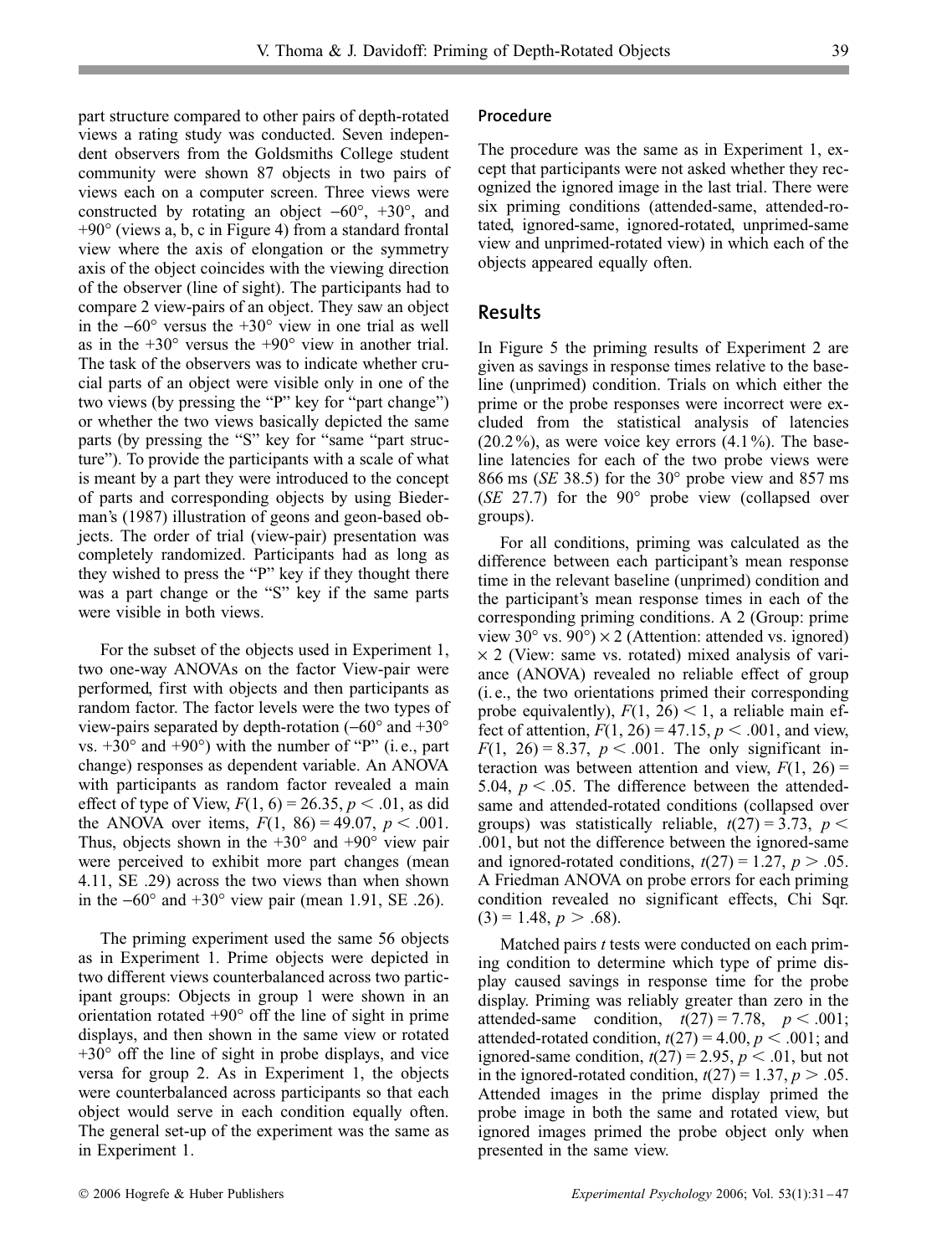

*Figure 5.* Priming means in ms and standard errors for Experiment 2 as a function of whether the object was attended or ignored in the prime display and whether the probe objects were presented in the same orientation or in a depth-rotated (60 $^{\circ}$ ) view (*n* = 28).

*Table 2.* Mean response times (RT, in ms), standard errors, and percentage errors for probe objects Experiment 2.

|          | Attended |           | Ignored |           | Unprimed |           |
|----------|----------|-----------|---------|-----------|----------|-----------|
| Variable | Same     | Reflected | Same    | Reflected | Same     | Reflected |
| RT       | 644      | 708       | 810     | 783       | 899      | 824       |
| SE       | 22       | 26        | 28      | 27        | 37       | 27        |
| % errors |          |           |         |           |          |           |

## **Discussion**

The results of Experiment 2 replicate the previous findings of priming for attended images in the same view and in a changed (here: depth-rotated) orientation while ignored objects only primed themselves in the same view. Unlike previous tests of the hybrid model, the data show an interaction between attention and view-change: The difference between identical and depth-rotated views was significantly greater for attended than for ignored images. This novel priming pattern is in line with the prediction of the hybrid model that depth-rotations may cause qualitative changes in analytic representations that depend on attention.

The priming observed for images repeated in the same view was slightly higher in Experiment 2 then in Experiment 1. This is probably due to longer response times for unprimed stimuli, which are likely to be a consequence of Experiment 2 using views (in particular the 30∞ orientation) that were slightly less canonical then the ones used in Experiment 1 (see Blanz et al., 1999). These views take longer to recognize and may profit more from priming (see, e.g., Rensink, 2000). Interestingly, priming for unattended rotated objects is now also greater than zero. Although this amount of priming is insignificant, it indicates that the non-additive priming pattern is not just due to a floor effect for ignored images. The difference between ignored images is still ~50 ms, but could have been greater if priming for changed views was zero. Rather, the interaction effect was solely due to the reduction between attended primes (presumably the analytic component), as predicted by the model.

The priming effects obtained in Experiment 2 cannot be attributed to difficulties with the objects' specific orientation in depth. The present experiment, as well as other studies (e.g., Hayward, 1998), show that planar views (here:  $+90°$ ) prime themselves as much as other non-planar (canonical) views. The observa-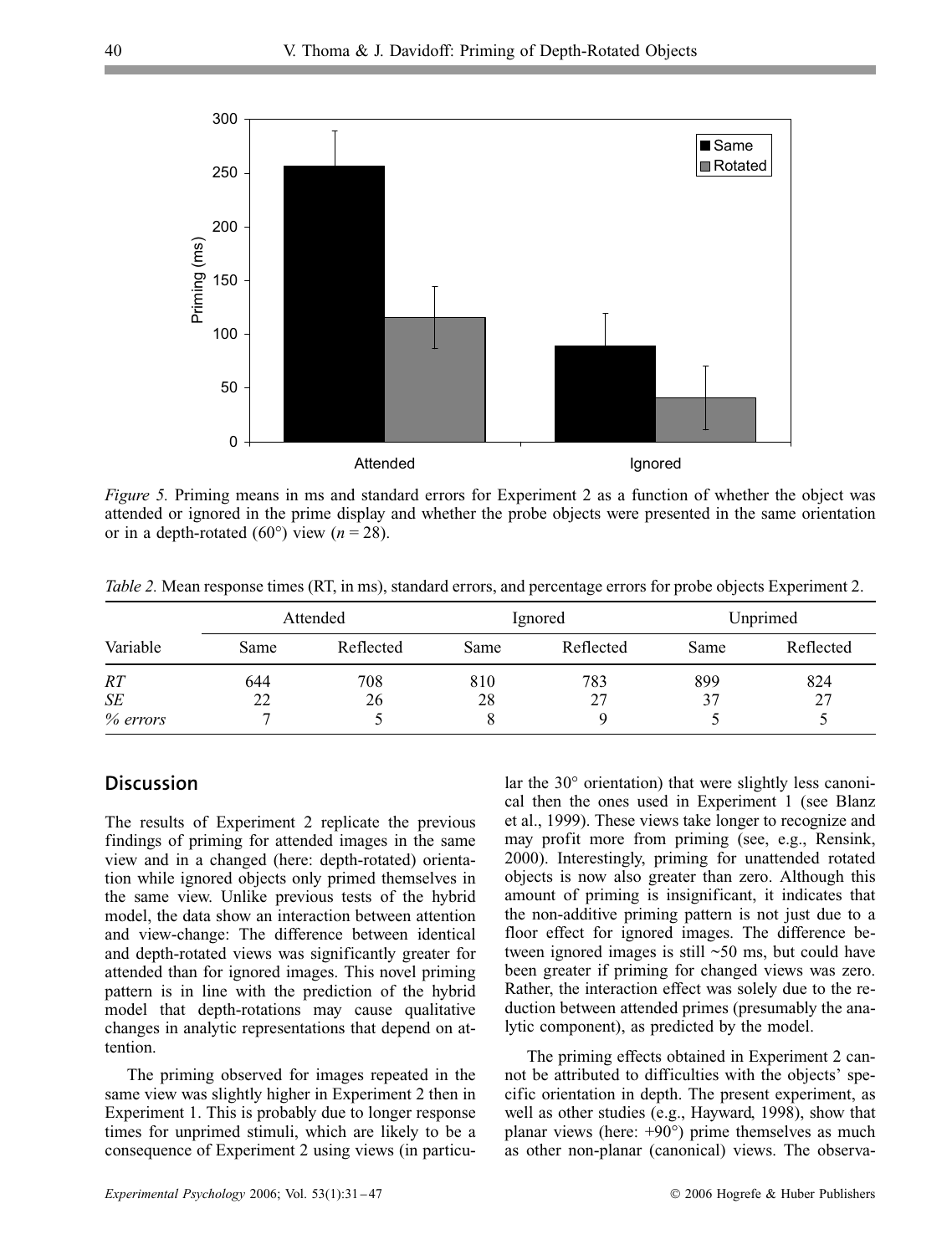tion that part changes such as occlusion account for the striking priming differences in the attended conditions is also supported by the findings of Srinivas (1995; Experiment 2). She manipulated part changes across depth-rotations in a similar way (selecting views in which parts of photographed objects were occluded by other parts). Srinivas's participants were shown objects rotated in depth (67∞, 130∞, and a partocclusion rotation) for 300 ms in the prime display. Matching object identity did not affect latencies in the view conditions with all parts visible but increased response times in the part-occluded condition.

The finding that depth-rotations affect priming differences for rotated attended objects more than in ignored conditions confirms the prediction of the hybrid model that two qualitatively different representations are employed. Most current view-based accounts do not specify the role of attention and therefore could not have predicted the results described here. However, if attention plays a role in matching representations based on metric properties, one would expect enhanced priming effects for rotated objects in attended conditions relative to ignored conditions because attention would serve to aid the matching process (e.g., Olshausen, Anderson, & van Essen, 1993).

The results also do not fit entirely with theories proposing structural descriptions. These accounts would not have predicted priming in the ignored route because structural descriptions rely on attention to actively bind local features into parts and then parts and relations to objects (see Hummel & Biederman, 1992). However, the results for depth-rotations in the attended conditions are in line with structural description accounts. They would have predicted larger priming costs obtained for rotations that cause part changes compared to mirror reflected views (Biederman & Gerhardstein, 1993). Rotations resulting in part changes will alter the activation pattern of a structural representation between prime and probe view, which means a reduction in priming compared to exactly the same parts being visible in both events (e.g., in mirror images). Experiment 3 investigates priming effects for depth-rotations (other than mirror-reflections) that do not affect visible parts.

# **Experiment 3: Priming for Depth-Rotated Objects without Part Changes**

Experiment 2 showed that depth-rotations that produce part-changes incurred greater priming costs for previously attended versus ignored objects but it remains to be shown that this is not the case for any other depth rotation. Thus, Experiment 2 was designed to test whether the priming pattern observed for mirror images (Experiment 1; Stankiewicz et al., 1998) can be replicated with depth-rotated views in which the same parts are visible. The critical assumption is that depth-rotated  $objects - like mirror images - can be shown in orienta$ tions that reveal equivalent part structures but differ substantially in their metric (holistic) similarity.

In Experiment 3 there was a greater degree of angular separation (90∞) between the prime and probe view than in Experiment 2  $(60^{\circ})$  but the view-pairs were rated as more similar (in terms of shared parts) than the view-pairs of Experiment 2. The two views used were "off-axis", that is they are shown in orientations that do not fall in the line of sight or perpendicular to it. These "canonical" views have been found to be the easiest to recognize (Boutsen, Lamberts, & Verfaillie, 1998; Palmer, Rosch, & Chase, 1981) and are often rated as the most typical views in which objects appear (Blanz et al., 1999; Palmer et al., 1981; Verfaillie & Boutsen, 1995). Objects were bilaterally symmetric such that a rotation across the line of sight produced a view in which roughly the same parts are visible (see Figure 4a and 4b).

The predictions from the hybrid model of Hummel (2001) are that viewpoint and attention produce additive effects of priming for qualitatively similar views. The analytic representation should not be affected by depth rotations that do not substantially change the part structure, which means that its contribution towards overall priming remains equivalent between the identical and the depth-rotated view. In contrast, the holistic representation should change considerably due to the depth-rotation, because different surfaces of the same object project to different units in the holistic surface map. Its contribution to priming should go towards zero.

## **Method**

#### **Participants**

Forty native English speakers with normal or corrected-to-normal vision participated for credit in introductory psychology courses at Goldsmiths College University of London.

#### **Materials**

A set of 84 objects was used (see Appendix). All objects were shown in two standard views (see Figure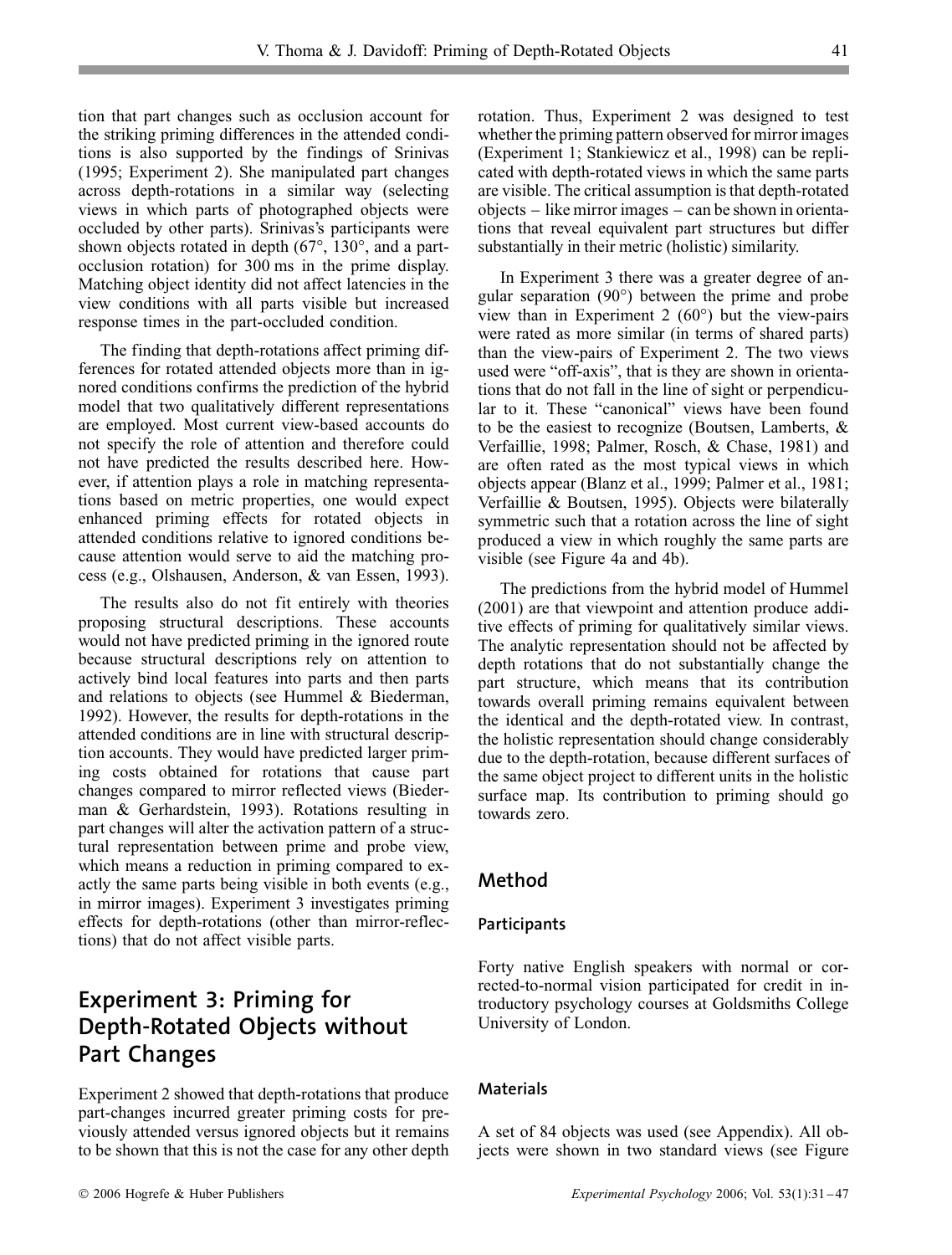4a and 4b). These were separated by 90∞ rotation around the y-axis from each other: The two views were created by rotating objects  $+30^\circ$  (i.e., one of the views in Experiment 2) and  $-60^{\circ}$  (the standard view of Experiment 1) from the line of sight (i. e., the line of symmetry). Of the 84 objects, 30 objects were used as target objects, and the rest were used as filler items (i. e., in unprobed conditions). This design was used to reduce the error rates and to boost the statistical power (see Stankiewicz & Hummel, 2002). The target objects were placed into 5 subsets which appeared equally often across participants in all conditions (attended-identical, attended-rotated, ignored-identical, ignored-rotated, and unprimed). The filler items appeared randomly in one of the conditions as unprobed prime object (either attended or ignored). The two standard views for probe displays were counterbalanced across 2 groups ( $-60°$  in group 1, and  $+30°$ in group 2). The prime objects were displayed in either one of the two views depending on the experimental condition (same view vs. rotated) and intermixed in the unprimed (baseline) condition.

#### **Procedure**

The procedure was the same as in Experiment 2, except that the probe object in each group of participants was always depicted in the same general orientation and the prime object was either in the same orientation or rotated.

## **Results**

Trials on which either the prime or probe responses were incorrect were excluded from statistical analysis (7.92%), as were voice key errors (3.83%). The latencies for the baseline probe views were similar in both groups: 770 ms (*SE* 31.8; for the -60∞ orientation) and 803 ms (*SE* 29.7, for 30∞ orientation), a non-significant difference,  $t(38)$  < 1. Figure 5 shows the priming results of Experiment 3 as savings in response times

*Table 3.* Mean response times (RT, in ms), standard errors, and percentage errors for probe objects Experiment 3.

|          | Attended |                                        |     | Ignored | Unprimed |
|----------|----------|----------------------------------------|-----|---------|----------|
|          |          | Variable Same Reflected Same Reflected |     |         |          |
| RT       | 601      | 627                                    | 726 | 770     | 790      |
| SE       | 13       | 14                                     | 16  | 16      | 22       |
| % errors |          |                                        |     |         |          |

relative to the baseline (unprimed) condition (see also Table 3).

A 2 (Group: probe view  $30^{\circ}$  vs.  $-60^{\circ}$ )  $\times$  2(Attention: attended vs. ignored)  $\times$  2 (View: same vs. rotated) mixed analysis of variance (ANOVA) revealed no reliable effect of group (i. e., priming patterns in the two probe orientation groups did not differ),  $F(1, 38) < 1$ , a reliable main effect of attention,  $F(1, 38) = 105.13, p < .001$ , and view,  $F(1, 38) =$ 10.79,  $p < 0.01$ . There was no statistically reliable interaction. A Friedman ANOVA on probe errors revealed no significant effects, Chi Sqr.  $(3) = 1.50$ ,  $p > .68$ .

Matched pairs *t* tests were conducted on each priming condition (collapsed over groups) to determine reliable savings in response time compared to the baseline. Priming was reliably greater than zero in the attended-same condition,  $t(39) = 8.61$ ,  $p < .001$ ; attended-rotated condition,  $t(39) = 7.93$ ,  $p < .001$ ; and ignored-same condition,  $t(39) = 3.47$ ,  $p < .01$ , but not in the ignored-rotated condition,  $t(39) < 1$ . Probe images were successfully primed by attended images in the prime display shown in both the same and rotated view, but ignored images primed the probe image only when presented in the same view. The difference between the attended-same and attended-rotated conditions was statistically reliable,  $t(39) = 2.41$ ,  $p < .05$ , as was the difference between the ignoredsame and ignored-rotated conditions,  $t(39) = 2.30$ ,  $p < .05$ .

An additional ANOVA was run contrasting Experiment 2 and 3: The 2 (Experiment: probe view 30 $\degree$  vs.  $-60^{\circ}$ ) × 2 (Attention: attended vs. ignored) × 2 (View: same vs. rotated) mixed analysis of variance (ANOVA) revealed no reliable effect of experiment,  $F(1, 66)$  < 1, but a reliable main effect of attention,  $F(1, 66) = 132.05, p < .001,$  and view,  $F(1, 66) =$ 18.92,  $p < .001$ . There was only one significant interaction: this was the 3-way interaction between Experiment  $\times$  Attention  $\times$  View,  $F(1, 66) = 7.05$ ,  $p > .01$ . The difference between attended images (same view and rotated) was larger in Experiment 2 than in Experiment 3, whereas the difference between ignored conditions (same and rotated view) remained the same across experiments.

## **Discussion**

The priming pattern observed with depth-rotated objects in Experiment 3 is the same as in Experiment 1 with mirror-reflections. Probe objects were primed by previously attended images presented in the same view as well as in a changed (here: depth-rotated)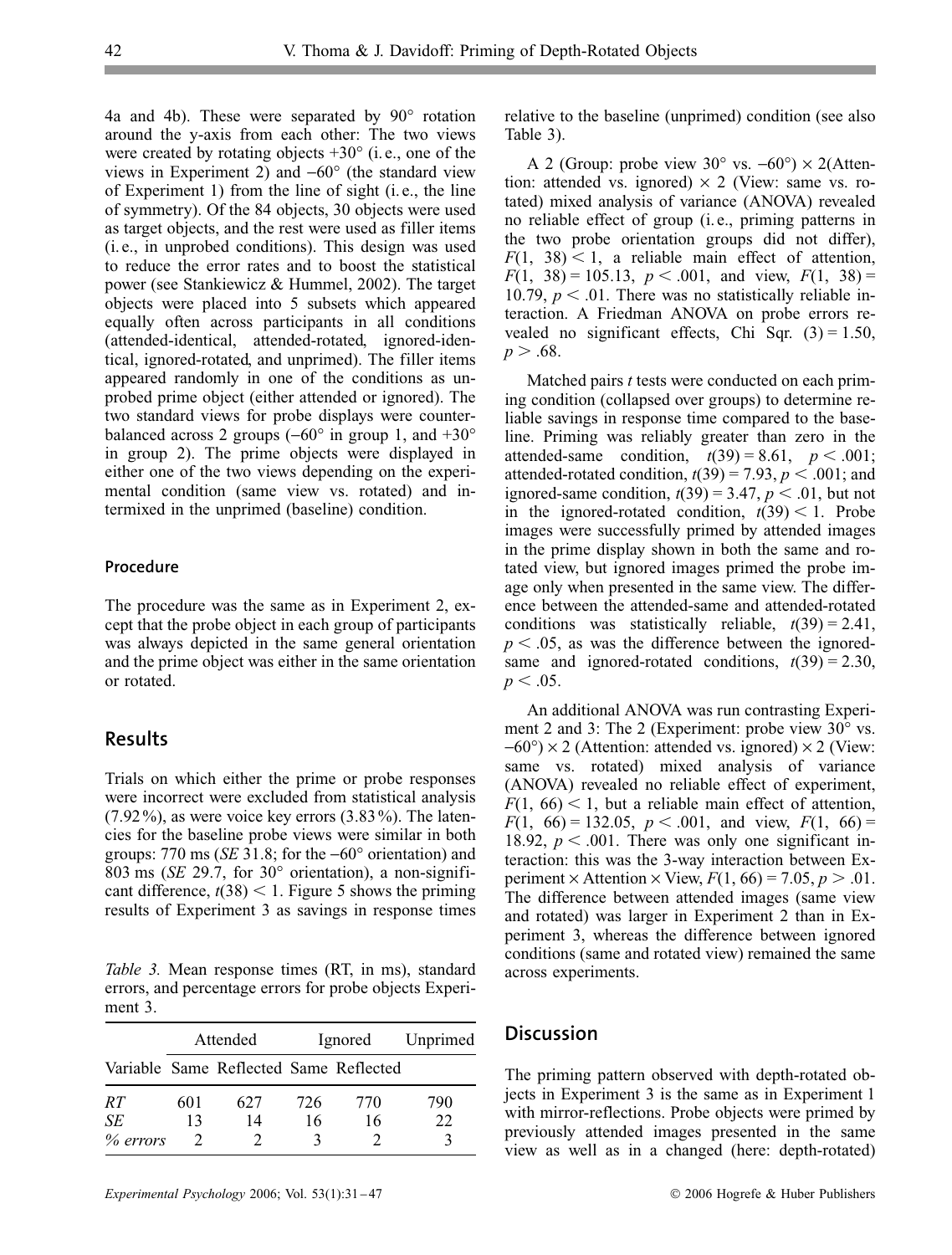

*Figure 6.* Priming means in ms and standard errors Experiment 3 as a function of whether the object was attended or ignored in the prime display and whether the probe objects were presented in the same orientation or rotated in depth  $(n = 40)$ .

view, whereas a probe image was only primed by an ignored prime if it was presented in the same view. The effects of attention and view were additive: Objects primed themselves more in the same orientation than in a rotated view in both attended and ignored conditions.

The results are in line with other studies employing depth-rotations similar to the ones in Experiment 3. Lawson and Humphreys (1996,1998) studied effects of long-term (over several minutes) priming for linedrawings of common objects rotated in depth. Their results (using very similar objects) show that naming was faster when the prime and probe object were identical relative to when they were rotated. Biederman and Gerhardstein (1993) also used views similar to ours in their Experiments 1 and 2. In long-term (i. e., several minutes) priming studies they, too, found only slight differences for rotations ranging from 33.75∞ to 135∞ for common objects if there were no part changes but obtained a marked reduction in priming if different parts were visible across the study and test view.

The priming pattern in Experiment 3 is clearly predicted by the hybrid model of object recognition because the views employed here were equivalent in partstructure and should therefore produce additive priming effects for attention and viewpoint. When a prime

object is attended, the holistic surface representation is activated in parallel with the analytical part-based representation. On subsequent presentation of the same object in the same view, both the units coding parts and spatial relations (i. e., the analytic representation) and the units coding the location of object surfaces (i. e., the holistic component) benefit from the previous presentation resulting in faster recognition. However, when presented with the identical but depth-rotated object, the same parts (and relations) are presented to the analytical unit, resulting in an activation (i. e., analytic priming component) that is equivalent to that of the identical view. At the same time, the locations of surfaces (if projected on a 2D grid) have changed considerably after depth-rotations. Therefore, the activation pattern of the holistic surface units is very different between prime and probe trial and no priming is predicted from the holistic component.

# **General Discussion**

In three experiments using a short term priming paradigm attended and ignored objects primed themselves in the same view, but only attended objects primed themselves when presented in a depth-rotated (or mirror-reflected) view. Ignored objects never primed their depth-rotated images. View changes caused an equiva-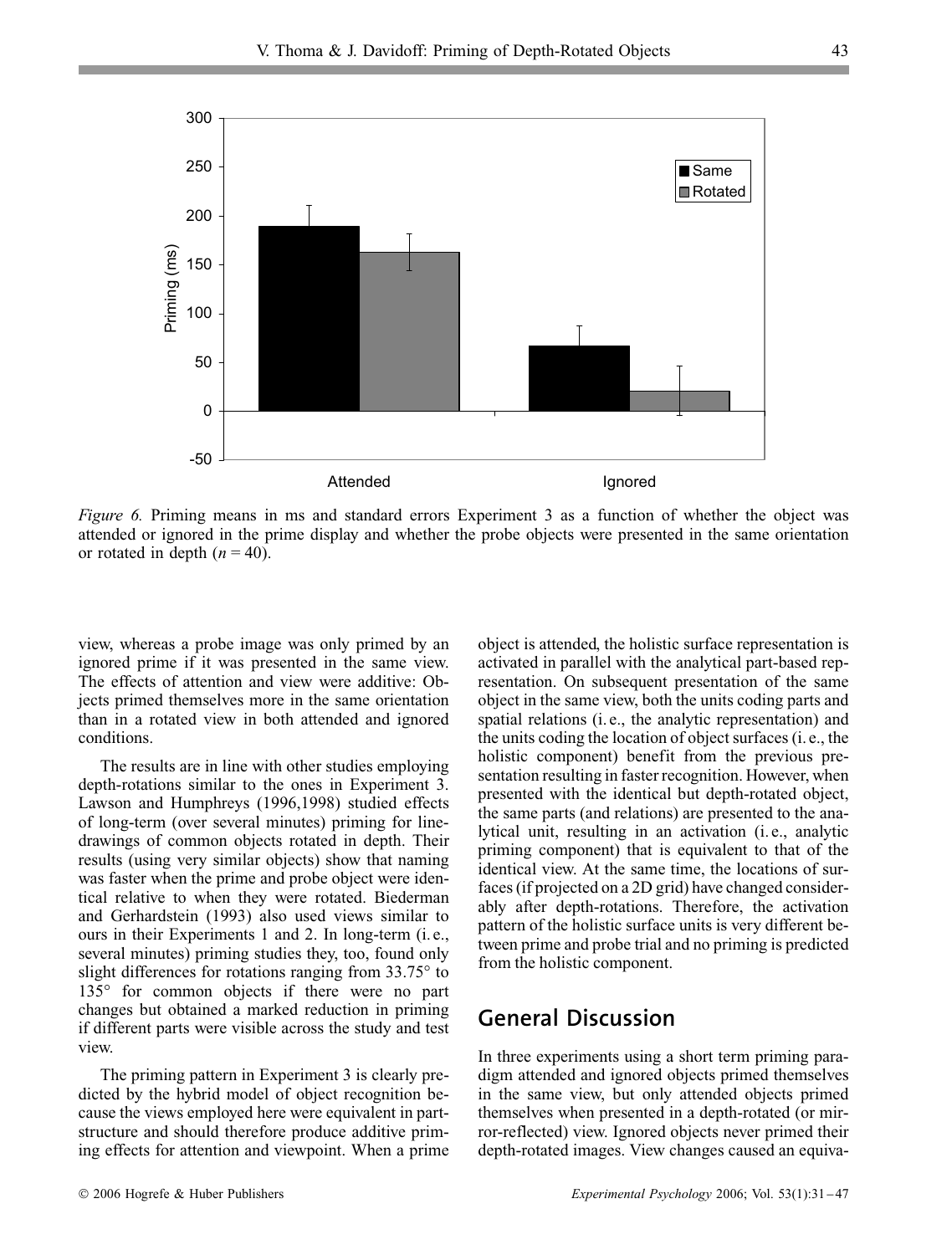lent reduction in priming for both attended and ignored images, provided these view-changes did not alter the perceived part structure (Experiments 1 and 3). However, if considerable part changes occur between prime and probe view, the reduction of priming for previously attended objects is greater than for ignored objects. These results indicate that attended objects are treated qualitatively different from ignored objects as predicted by the hybrid model of object recognition (Hummel, 2001). According to this model, an analytic part-based representation mediates recognition only for attended objects, whereas a holistic representation underlies both the recognition of ignored and attended images.

The present data are in accordance with previous studies that show a consistent advantage of same-view priming (Lawson & Humphreys, 1996; 1998) and that priming across views is particularly reduced for planar views (Hayward, 1998). The results for attended images also confirm that object recognition depends on whether the same parts are visible across views (Biederman & Gerhardstein, 1993; Srinivas, 1995). The hybrid's model general notion that object recognition across rotations in depth involves both an analytic and a holistic representation is also corroborated by Foster and Gilson (2002). They used novel 3-D objects that were to be discriminated in matching tasks either by a metric or a non-accidental (i. e., structural) property. Discrimination performance after changing the number of parts was superior to metric changes. Performance dropped for changes in both structural and view-specific features as the objects were rotated in depth but there was no interaction between structural and metric changes. Foster and Gilson proposed that their results show evidence for object recognition based on an additive relationship of two independent representations – one part-based and one imagebased. Thus, although their model does not incorporate attention, the work of Foster and Gilson (2002) concurs with the notion of a hybrid representation of object shape.

There is also additional support for the hybrid model from recent functional imaging studies. In a fMRI study, Vuilleumier et al. (2002) showed that repetition of images of common objects decreased activity (i. e., showed priming) in the left fusiform area independent of viewpoint (and size), whereas a viewpoint-dependent decrease in activation was found in the right fusiform area. The latter area was sensitive to changes in orientation but not in size, which is directly predicted by the hybrid model (Hummel, 2001) and was confirmed in behavioral studies (Stankiewicz & Hummel, 2002). Neuropsychological evidence also further supports the notion of two components in object recognition. Davidoff and Warrington (1999;

2001) studied patients who were extremely impaired at recognizing object parts. Nevertheless, they were normal in naming intact objects though only when seen in familiar views. In terms of the hybrid model, the patients' holistic components seemed intact, allowing object recognition from familiar views, whereas analytic components were impaired preventing recognition of object parts or from unfamiliar views.

An alternative explanation for the effects of depth rotation has been proposed by Hayward (1998). Hayward (1998; Experiments 3 and 4) employed depthrotated views almost identical to the ones in Experiment 2. He found that objects in planar views (which were separated by  $60^{\circ}$  in depth from the study view) were matched and named more slowly than a nonplanar view rotated 180∞ from the standard view. These results are very similar to the present data in the attended conditions. However, Hayward's conclusion was that not part-changes but common outline shape was the crucial factor for object constancy across 3D view changes. This explanation is based on the logic that the 180∞ rotations employed dramatically changed the part-structure but only marginally varied the outline contour (because it arguably approximated a mirror version of the original object). This explanation cannot account for the data here. First, we found an almost identical priming difference between same and rotated (Experiment 3) and same and reflected (Experiment 1) views, although the two views in Experiment 3 were rotated unevenly from the lineoff sight  $(30^{\circ}$  and  $60^{\circ})$  resulting in an outline contour that was separated by 30∞ from its exact mirror version. Second, an "outline-similarity" account does not fit with the priming data in the ignored conditions: Priming reductions across views for ignored objects in Experiment 2 were less reduced than in the attended conditions. Third, similarity of outline shape cannot account for other data very similar to those obtained in Experiments 1 and 3. For example, Thoma et al. (2004) found that split objects (with an outline contour very different from their original versions) produce almost exactly the same priming pattern as mirror-reflected (Stankiewicz et al., 1998) images.

Both our and Hayward's (1998) data are not in line with classic view-based accounts which assume a linear increase (e.g., Tarr & Pinker, 1989) or even an accelerated increase (e.g., Poggio & Edelman, 1990) of latencies with increased orientation changes: For attended conditions, a 60∞ rotation in Experiment 2 produced greater priming costs than a 90∞ rotation in Experiment 3 or even a 120∞ rotation in Experiment 1. In addition, to the best of our knowledge, view-based theories would also not predict priming for ignored objects (see Olshausen et al., 1993). More important,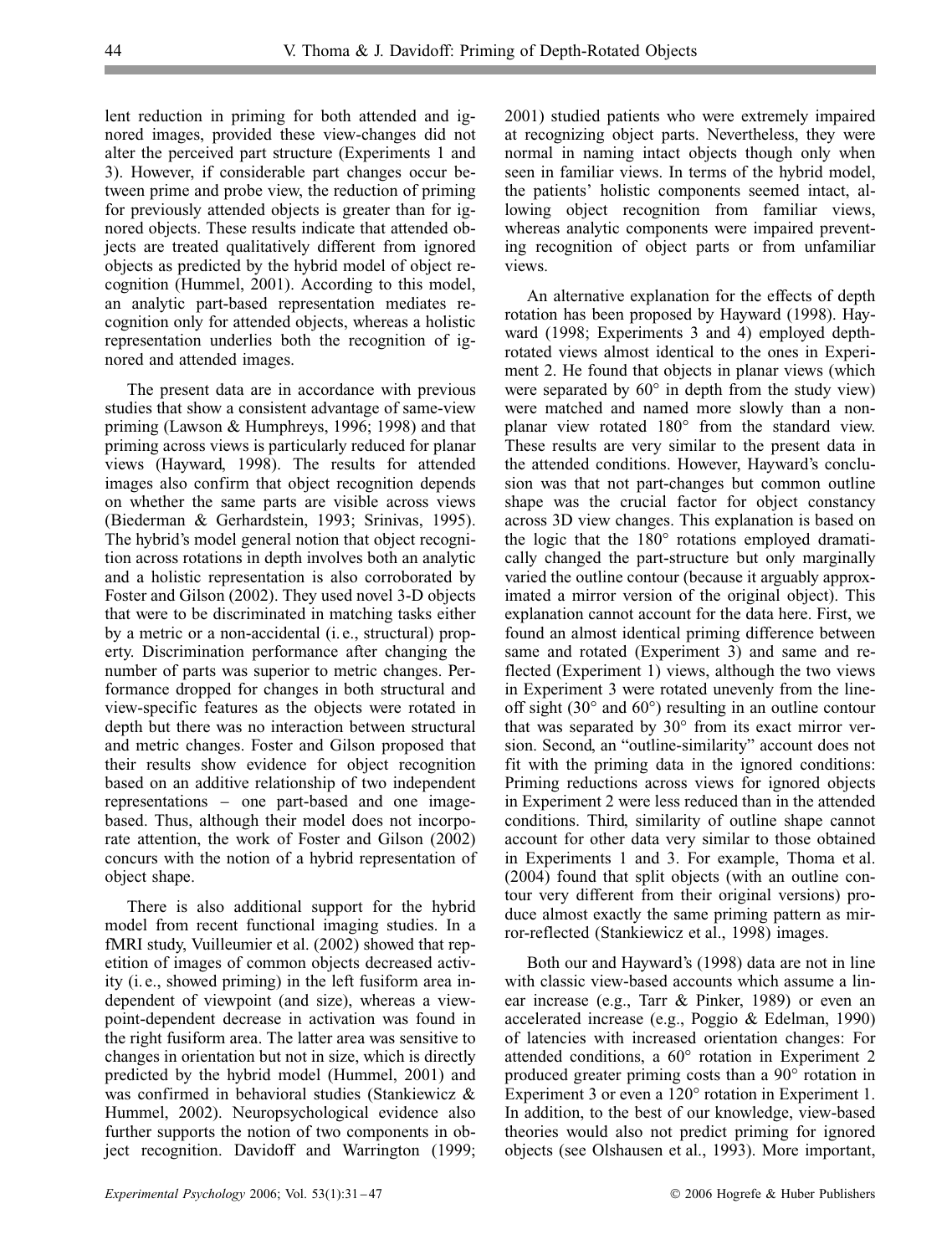view-based approaches could not explain the interaction of viewpoint and attention in Experiment 2. Even if view-based accounts could be amended to include priming for ignored objects, they could not explain why a qualitative change in orientation affects attended objects more than unattended ones.

The priming pattern also does not fit entirely with structural description accounts. First, equivalent views in Experiments 1 and 3 incurred priming costs, which is at odds with a central claim of view-independence (Biederman, 1987; Hummel & Biederman, 1992). Geon theory would not have predicted a reduction in priming for depth-rotated objects in the attended conditions (see Biederman & Gerhardstein, 1993) because the two views showed very much the same part structure and were far from accidental views. Of course, it could be argued that every depth-rotation changes the visibility of some parts, and may produce spurious effects of view-dependence. However, the fact that Experiment 3 obtained a very similar priming pattern as Experiment 1 with mirror-images (which by definition show exactly the same parts) make that counterargument less than convincing. Second, structural description models would not predict priming for ignored objects, because without attention part-based descriptions of objects cannot be established. Finally, structural description theories – like view-based accounts – would not be able to account for the interaction of attention and view observed in Experiment 2.

Although the data reported here clearly demonstrate a qualitative difference in priming effects for depth-rotated objects in dependence of attention, it is not necessarily the case that this difference is due to parts defined as geons. Future research needs to employ a stricter criterion for part changes in natural objects to establish whether the effects here are due to representations resembling structural descriptions. Nevertheless, the current results are clearly in line with the notion of a hybrid analytic/holistic representation of shape.

In conclusion, the results show that priming effects after depth-rotations show evidence of both view-specific and part-based representations, which, in turn, depend on attention. The present study is the first to test the hybrid model of object recognition with depth rotations. Previous studies have shown that the model can account for priming patterns after mirror-reflections (Stankiewicz et al, 1998), translation and scaling (Stankiewizc & Hummel, 2002), and changes in configuration (Thoma et al., 2004). Although only a limited range of rotations were chosen here for practical and theoretical reasons, the experiments strikingly show that the hybrid model's complex predictions concerning the interaction of different types of viewpoint changes and attention could not be falsified. The data contribute to a growing body of evidence for independent holistic (view-like) and analytic (view-insensitive) representations of object shape.

## **References**

- Biederman, I. (1987). Recognition-by-components: A theory of human image understanding. *Psychological Review, 94, 115*–147.
- Biederman, I. (2000). Recognizing depth-rotated objects: A review of recent research and theory. *Spatial Vision, 13,*  $241 - 253$ .
- Biederman, I., & Cooper, E. E. (1992). Size invariance in visual object priming. *Journal of Experimental Psychology-Human Perception and Performance, 18, 121-133.*
- Biederman, I., & Cooper, E. E. (1991a). Evidence for complete translational and reflectional invariance in visual object priming. *Perception*, 20, 585–593.
- Biederman, I. & Cooper, E. E. (1991b). Priming contourdeleted images: Evidence for intermediate representations in visual object priming. *Cognitive Psychology, 23,*  $393 - 419.$
- Biederman, I., & Gerhardstein, P. C. (1993). Recognizing  $depth-rotated$  objects  $-$  Evidence and conditions for 3dimensional viewpoint invariance. *Journal of Experimental Psychology: Human Perception and Performance, 19*  $(6)$ ,  $1162 - 1182$ .
- Blanz, V., Tarr, M. J., & Bulthoff, H. H. (1999). What object attributes determine canonical views? *Perception, 28,*  $575 - 599.$
- Boutsen, L., Lamberts, K., & Verfaillie, K. (1998). Recognition times of different views of 56 depth-rotated objects: A note concerning Verfaillie and Boutsen (1995). *Perception & Psychophysics, 60, 900-907.*
- Bruce, V., Carson, D., Burton, M. A., & Ellis, A. W. (2000). Perceptual priming is not a necessary consequence of semantic classification of pictures. *The Quarterly Journal of Experimental Psychogy, 53A, 289-323.*
- Bülthoff, H. H., & Edelman, S. (1992). Psychophysical support for a 2-dimensional view interpolation theory of object recognition. *Proceedings of the National Academy of Sciences of the United States of America, 89, 60-64.*
- Davidoff, J., & Warrington, E. K. (1999). The bare bones of object recognition: Implications from a case of object recognition impairment. *Neuropsychologia*, 37, 279 – 292.
- Davidoff, J., & Warrington, E. K. (2001). A particular difficulty in discriminating between mirror images. *Neuropsychologia, 39, 1022*–1036.
- Edelman, S., & Intrator, N. (2003). Towards structural systematicity in distributed, statically bound visual representations. *Cognitive Science*, 27, 73–110.
- Foster, D. H., & Gilson, S. J. (2002). Recognizing novel three-dimensional objects by summing signals from parts and views. *Proceedings of the Royal Society of London Series B – Biological Sciences, 269, 1939–1947.*
- Hayward, W. G. (1998). Effects of outline shape in object recognition. *Journal of Experimental Psychology-Human Perception and Performance, 24, 427–440.*
- Hayward, W. G., & Tarr, M. J. (1997). Testing conditions for viewpoint invariance in object recognition. *Journal of Experimental Psychology-Human Perception and Performance, 23, 1511-1521.*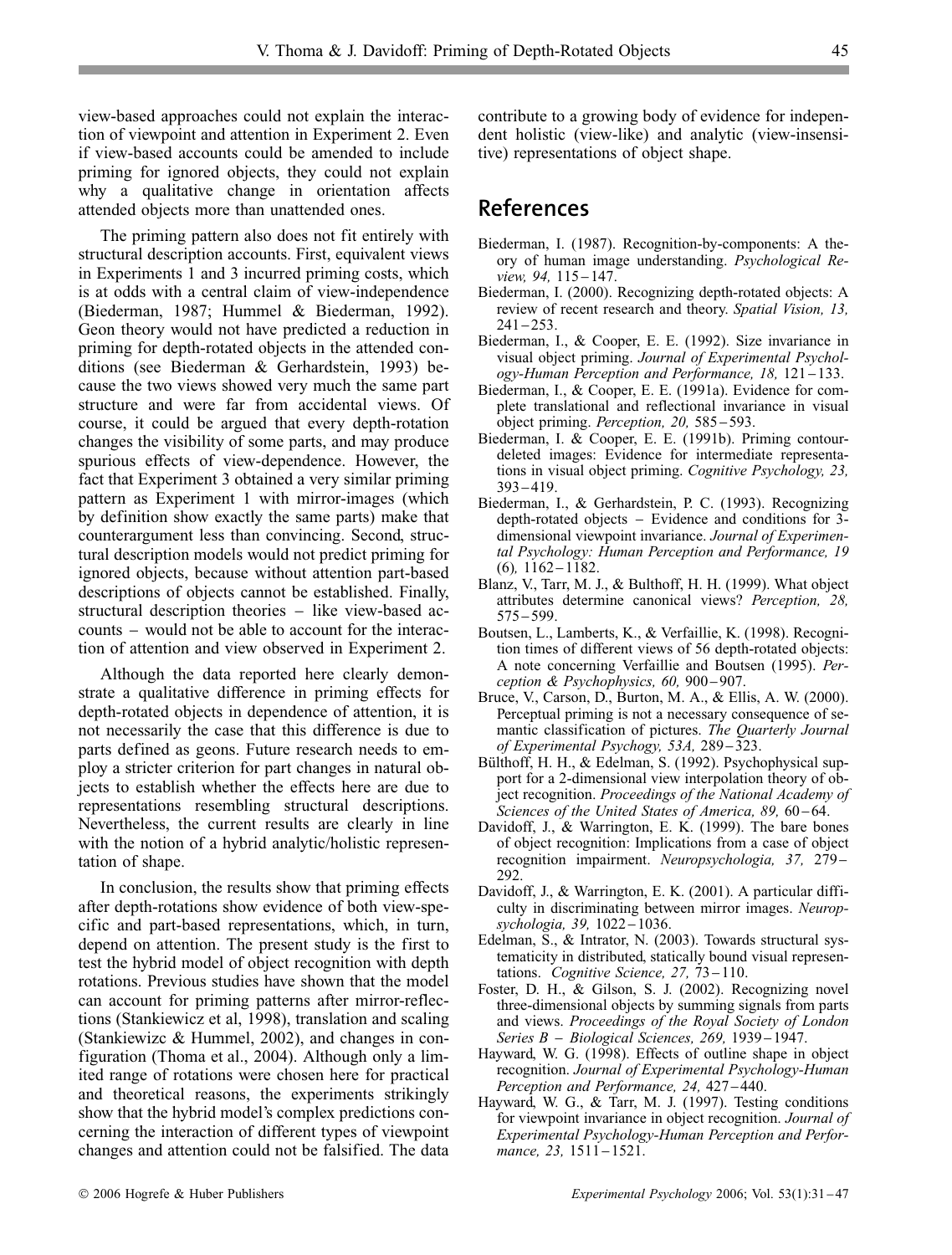- Hummel, J. E. (2001). Complementary solutions to the binding problem in vision: Implications for shape perception and object recognition. *Visual Cognition, 8,*  $489 - 517.$
- Hummel, J. E., & Biederman, I. (1992). Dynamic Binding in a Neural Network for Shape-Recognition. *Psychological Review, 99, 480-517.*
- Hummel, J. E., & Stankiewicz, B. J. (1996). An architecture for rapid, hierarchical structural description. In T. Inui and J. McClelland (Eds.), *Attention and Performance XVI: Information Integration in Perception and Communication* (pp. 93–121). Cambridge, MA: MIT Press.
- Intraub, H. (1981). Identification and processing of briefly glimpsed visual scenes. In D. Fisher (Ed.), *Eye movements: Cognition and visual perception*. Hillsdale, NJ: Lawrence Erlbaum Associates Inc.
- Jolicoeur, P. (1985). The time to name disoriented natural objects. *Memory & Cognition, 13, 289-303.*
- Lawson, R. (1999). Achieving visual object constancy across plane rotation and depth rotation. *Acta Psychologica, 102, 221-245.*
- Lawson, R., & Humphreys, G. W. (1996). View specificity in object processing: Evidence from picture matching. *Journal of Experimental Psychology-Human Perception* and Performance, 22, 395-416.
- Lawson, R., & Humphreys, G. W. (1998). View-specific effects of depth rotation and foreshortening on the initial recognition and priming of familiar objects. *Perception & Psychophysics, 60, 1052–1066.*
- Lawson, R., Humphreys, G. W., & Jolicoeur, P. (2000). The combined effects of plane disorientation and foreshortening on picture naming: One manipulation or two? *Journal of Experimental Psychology-Human Perception and Performance, 26, 568–581.*
- Lowe, D. G. (1987). The viewpoint consistency constraint. *International Journal of Computer Vision, 1, 57-72.*
- Marr, D., & Nishihara, H. K. (1978). Representation and recognition of the spatial organization of three-dimensional shapes. *Proceedings of the Royal Society of Lon*don, Series B, 200, 269-294.
- McMullen, P. A., & Jolicoeur, P. (1990). The spatial frame of reference in object naming and discrimination of leftright reflections. *Memory & Cognition, 18, 99-115.*
- McMullen, P. A., & Jolicoeur, P. (1992). Reference frame and effects of orientation on finding the tops of rotated objects. *Journal of Experimental Psychology-Human Perception and Performance, 18, 807*-820.
- Murray, J. E. (1998). Is entry-level recognition viewpoint invariant or viewpoint dependent? *Psychonomic Bulletin & Review, 5, 300-304.*
- Murray, J. E. (1999). Orientation-specific effects in picture matching and naming. *Memory & Cognition*, 27, 878 – 889.
- Murray, J. E., Jolicoeur, P., McMullen, P. A., & Ingleton, M. (1993). Orientation-invariant transfer of training in the identification of rotated natural objects. *Memory & Cognition, 21, 604*–610.
- Olshausen, B., Anderson, C., & Van Essen, D. (1993). A neurobiological model of visual attention and invariant pattern recognition based on dynamic routing of information. *The Journal of Neuroscience*, 13, 4700-4719.
- Oram, M. W., & Perrett, D. I. (1992). Time course of neural responses discriminating different views of the face and head. *Journal of Neurophysiology, 68(1)*, 70–84.
- Palmer, S. E. (1977). Hierarchical structure in perceptual representation. *Cognitive Psychology*, 9, 441-474.
- Palmer, S. E. (1978). Structural aspects of similarity. *Memory and Cognition, 6, 91-97.*
- Palmer, S., Rosch, E., & Chase, P. (1981). Canonical perspective and the perception of objects. In J. Long & A. Baddeley (Eds.), *Attention and performance IX* (pp. 135–151). Hillsdale, NJ: Erlbaum.
- Poggio, T., & Edelman, S. (1990). A network that learns to recognize 3-dimensional objects. *Natur, 343 (6255),*  $263 - 266.$
- Rensink, R. A. (2000). The dynamic representation of scenes. *Visual Cognition*, 7, 17–42.
- Saiki, J., & Hummel, J. E. (1998). Connectedness and the integration of parts with relations in shape perception. *Journal of Experimental Psychology: Human Perception* and Performance, 24, 227–251.
- Sanocki, T., Bowyer, K. W., Heath, M. D., & Sarkar, S. (1998). Are edges sufficient for object recognition? *Journal of Experimental Psychology-Human Perception and Performance, 24, 340-349.*
- Snodgrass, J. G., & Vanderwart, M. (1980). A standardized set of 260 pictures: Norms for name agreement, image agreement, familiarity, and visual complexity. *Journal of Experimental Psychology: Human Learning and Memory, 6,* 174–215.
- Srinivas, K. (1995). Representation of rotated objects in explicit and implicit memory. *Journal of Experimental* **Psychology-Learning Memory and Cognition, 21, 1019** 1036.
- Stankiewicz, B. J., & Hummel, J. E. (2002). Automatic priming for translation- and scale-invariant representations of object shape. *Visual Cognition*, 9, 719–739.
- Stankiewicz, B. J., Hummel, J. E., & Cooper, E. E. (1998). The role of attention in priming for left-right reflections of object images: Evidence for a dual representation of object shape. *Journal of Experimental Psychology-Human Perception and Performance, 24, 732-744.*
- Tarr, M. J. (1995). Rotating objects to recognize them  $-$  a case-study on the role of viewpoint dependency in the recognition of 3-dimensional objects. *Psychonomic Bulletin & Review, 2, 55-82.*
- Tarr, M. J., & Bulthoff, H. H. (1995). Is human object recognition better described by geon structural descriptions or by multiple views – Comment on Biederman and Gerhardstein (1993) *Journal of Experimental Psychology-Human Perception and Performance, 21,* 1494– 1505.
- Tarr, M. J., & Pinker, S. (1989). Mental rotation and orientation-dependence in shape-recognition. *Cognitive Psychology, 21, 233-282.*
- Tarr, M. J., & Pinker, S. (1990). When does human object recognition use a viewer-centered reference frame? *Psychological Science, 1, 253-256.*
- Tarr, M. J., Williams, P., Hayward, W. G., & Gauthier, I. (1998). Three-dimensional object recognition is viewpoint dependent. *Nature Neuroscience*, 1, 275–277.
- Thoma, V., Hummel, J. E., and Davidoff, J. (2004). Evidence for holistic representation of ignored images and analytic representation of attended images. *Journal of Experimental Psychology: Human Perception and Performance, 30,*  $257 - 267.$
- Tipper, S. (1985). The negative priming effect: Inhibitory effects of ignored primes. *Quarterly Journal of Experimental Psychology Section a-Human Experimental Psychology, 37A, 571-590.*
- Treisman, A., & DeSchepper, B. (1996). Object tokens, attention, and visual memory. In T. Inui & J. McClelland